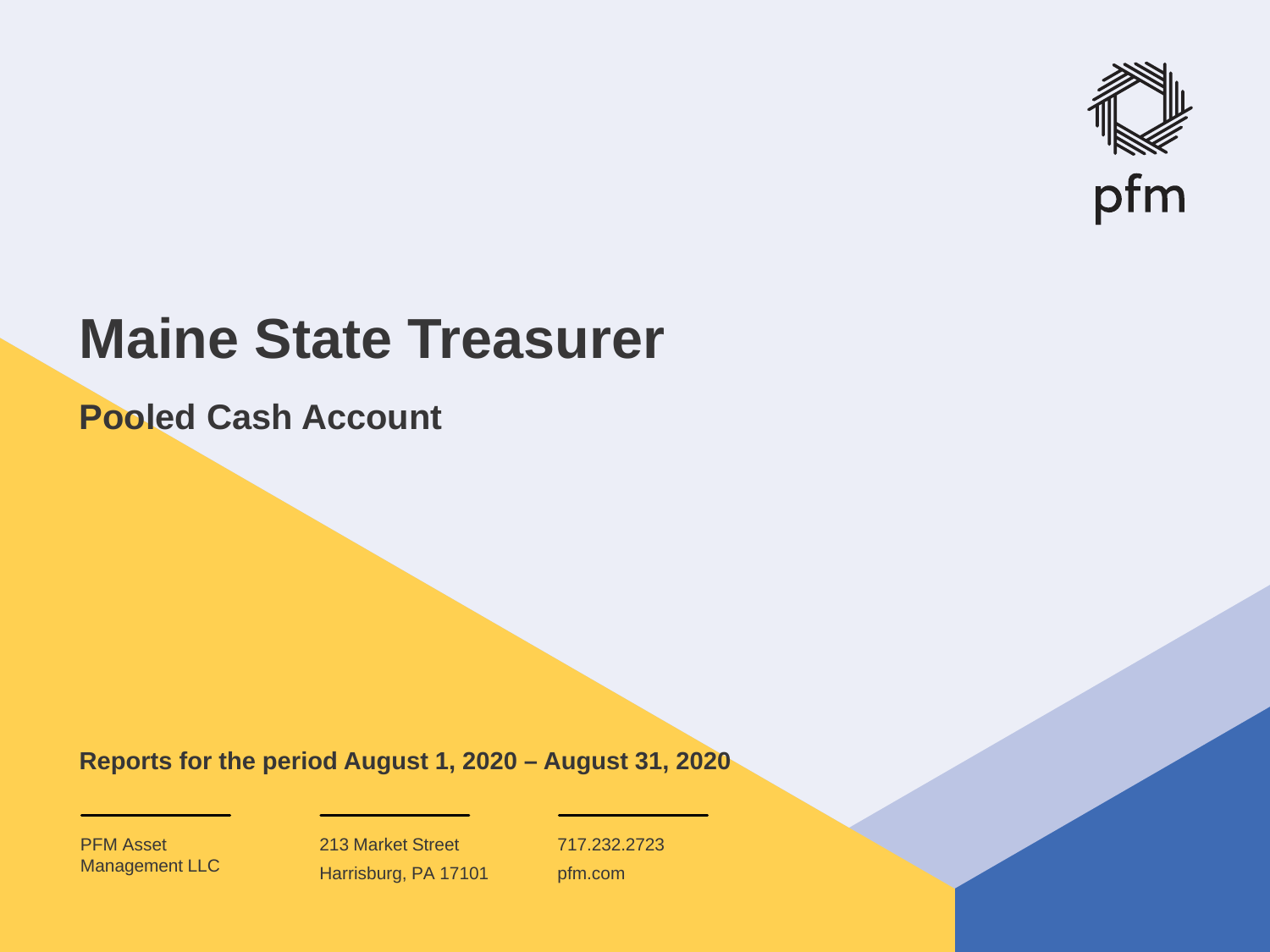# **Maine State Treasurer Activity and Performance Summary For the Month Ending August 31, 2020**

# **Amortized Cost Basis Activity Summary**<br> **Amortized Cost Basis Returnal of Amortized Cost Basis Returnal of Amortized Cost Basis Returnal of Amortized Cost Basis Retu**

| <b>Beginning Amortized Cost Value</b>   |               | 2,890,341,705.08  | <b>Interest Earned</b>                       |
|-----------------------------------------|---------------|-------------------|----------------------------------------------|
| Additions                               |               |                   |                                              |
| Contributions                           | 0.00          |                   | <b>Current Holdings</b>                      |
| <b>Interest Received</b>                | 2,104,208.70  |                   | Cash and Equivalents<br>88,025.14            |
| <b>Accrued Interest Sold</b>            | 0.00          |                   | 0.00<br>Repurchase Agreement                 |
| Gain on Sales                           | 0.00          |                   | <b>Certificates of Deposit</b><br>404,291.67 |
| <b>Total Additions</b>                  |               | 2,104,208.70      | 0.00<br><b>Commercial Paper</b>              |
| Deductions                              |               |                   | 819,249.01<br>U.S. Treasuries                |
| Withdrawals                             | 81,195,575.37 |                   | Federal Agency<br>537,257.30                 |
| Accrued Interest Purchased              | 2,633.33      |                   | 51,674.38<br>Corporate                       |
| Loss on Sales                           | 0.00          |                   |                                              |
|                                         |               |                   | <b>Sales and Maturities</b>                  |
| <b>Total Deductions</b>                 |               | (81, 198, 208.70) | 0.00<br>Repurchase Agreement                 |
| Accretion (Amortization) for the Period |               | (118, 896.57)     | 0.00<br><b>Commercial Paper</b>              |
| <b>Ending Amortized Cost Value</b>      |               | 2,811,128,808.51  | 0.00<br><b>Certificates of Deposit</b>       |
| <b>Ending Fair Value</b>                |               | 2,830,693,235.80  | 0.00<br>U.S. Treasuries                      |
| Unrealized Gain (Loss)                  |               | 19,564,427.29     | Federal Agency<br>56,666.67                  |
|                                         |               |                   |                                              |

| <b>Alliotuzed Obot Dasis Activity Califfical</b> y |               |                   |                                |                        | Detail of Afflortized Oost Dasis Retail! |                            |                     |
|----------------------------------------------------|---------------|-------------------|--------------------------------|------------------------|------------------------------------------|----------------------------|---------------------|
| <b>Beginning Amortized Cost Value</b>              |               | 2,890,341,705.08  |                                | <b>Interest Earned</b> | <b>Accretion</b><br>(Amortization)       | <b>Realized Gain(Loss)</b> | <b>Total Income</b> |
| Additions                                          |               |                   |                                |                        |                                          |                            |                     |
| Contributions                                      | 0.00          |                   | <b>Current Holdings</b>        |                        |                                          |                            |                     |
| <b>Interest Received</b>                           | 2,104,208.70  |                   | Cash and Equivalents           | 88,025.14              | 0.00                                     | 0.00                       | 88,025.14           |
| <b>Accrued Interest Sold</b>                       | 0.00          |                   | Repurchase Agreement           | 0.00                   | 0.00                                     | 0.00                       | 0.00                |
| Gain on Sales                                      | 0.00          |                   | <b>Certificates of Deposit</b> | 404,291.67             | 0.00                                     | 0.00                       | 404,291.67          |
| <b>Total Additions</b>                             |               | 2,104,208.70      | <b>Commercial Paper</b>        | 0.00                   | 0.00                                     | 0.00                       | 0.00                |
| Deductions                                         |               |                   | U.S. Treasuries                | 819,249.01             | (115, 470.76)                            | 0.00                       | 703,778.25          |
| Withdrawals                                        | 81,195,575.37 |                   | <b>Federal Agency</b>          | 537,257.30             | (1,836.75)                               | 0.00                       | 535,420.55          |
| <b>Accrued Interest Purchased</b>                  | 2,633.33      |                   | Corporate                      | 51,674.38              | (911.10)                                 | 0.00                       | 50,763.28           |
| Loss on Sales                                      | 0.00          |                   |                                |                        |                                          |                            |                     |
|                                                    |               |                   | <b>Sales and Maturities</b>    |                        |                                          |                            |                     |
| <b>Total Deductions</b>                            |               | (81, 198, 208.70) | Repurchase Agreement           | 0.00                   | 0.00                                     | 0.00                       | 0.00                |
| Accretion (Amortization) for the Period            |               | (118, 896.57)     | <b>Commercial Paper</b>        | 0.00                   | 0.00                                     | 0.00                       | 0.00                |
| <b>Ending Amortized Cost Value</b>                 |               | 2,811,128,808.51  | <b>Certificates of Deposit</b> | 0.00                   | 0.00                                     | 0.00                       | 0.00                |
| Ending Fair Value                                  |               | 2,830,693,235.80  | U.S. Treasuries                | 0.00                   | 0.00                                     | 0.00                       | 0.00                |
| Unrealized Gain (Loss)                             |               | 19,564,427.29     | Federal Agency                 | 56,666.67              | (677.96)                                 | 0.00                       | 55,988.71           |
|                                                    |               |                   | Corporate                      | 0.00                   | 0.00                                     | 0.00                       | 0.00                |
|                                                    |               |                   | <b>Total</b>                   | 1,957,164.17           | (118, 896.57)                            | 0.00                       | 1,838,267.60        |

# **Annualized Comparative Rates of Return Summary of Amortized Cost Basis Return for the Period**

|                | <b>Twelve</b>         | <b>Six</b>            |               |
|----------------|-----------------------|-----------------------|---------------|
|                | <b>Month Trailing</b> | <b>Month Trailing</b> | For the Month |
| Fed Funds      | 1.10%                 | 0.34%                 | 0.25%         |
| Overnight Repo | 1.01%                 | 0.25%                 | 0.13%         |
| 3 Month T-Bill | 0.89%                 | 0.15%                 | 0.10%         |
| 6 Month T-Bill | 0.90%                 | 0.17%                 | 0.11%         |
| 1 Year T-Note  | 0.95%                 | 0.24%                 | 0.15%         |
| 2 Year T-Note  | 0.89%                 | 0.22%                 | 0.14%         |
| 5 Year T-Note  | 0.96%                 | 0.37%                 | 0.26%         |
|                |                       |                       |               |
|                |                       |                       |               |

|                | <b>Twelve</b>         | <b>Six</b>            |               |                                             | <b>Total Portfolio</b> | <b>Excluding Cash</b><br><b>Equivalents</b> |
|----------------|-----------------------|-----------------------|---------------|---------------------------------------------|------------------------|---------------------------------------------|
|                | <b>Month Trailing</b> | <b>Month Trailing</b> | For the Month | <b>Interest Earned</b>                      | 1,957,164.17           | 1,869,139.03 <b> </b>                       |
| Fed Funds      | 1.10%                 | 0.34%                 | 0.25%         | Accretion (Amortization)                    | (118, 896.57)          | (118, 896.57)                               |
| Overnight Repo | 1.01%                 | 0.25%                 | 0.13%         | Realized Gain (Loss) on Sales               | 0.00                   | 0.00                                        |
| 3 Month T-Bill | 0.89%                 | 0.15%                 | 0.10%         | Total Income on Portfolio                   | 1,838,267.60           | 1,750,242.46                                |
| 6 Month T-Bill | 0.90%                 | 0.17%                 | 0.11%         | Average Daily Historical Cost               | 2,919,760,462.93       | 1,446,631,430.67                            |
| 1 Year T-Note  | 0.95%                 | 0.24%                 | 0.15%         | Annualized Return                           | 0.74%                  | 1.42%                                       |
| 2 Year T-Note  | 0.89%                 | 0.22%                 | 0.14%         | Annualized Return Fiscal Year to Date       | 0.76%                  | 1.54%                                       |
| 5 Year T-Note  | 0.96%                 | 0.37%                 | 0.26%         | <b>Investment Advisory Fees</b>             | 19,843.47              | n/a                                         |
|                |                       |                       |               | Annualized Return (net of fees)             | 0.74%                  | n/a                                         |
|                |                       |                       |               | Weighted Average Effective Duration in Days | 241                    | 460                                         |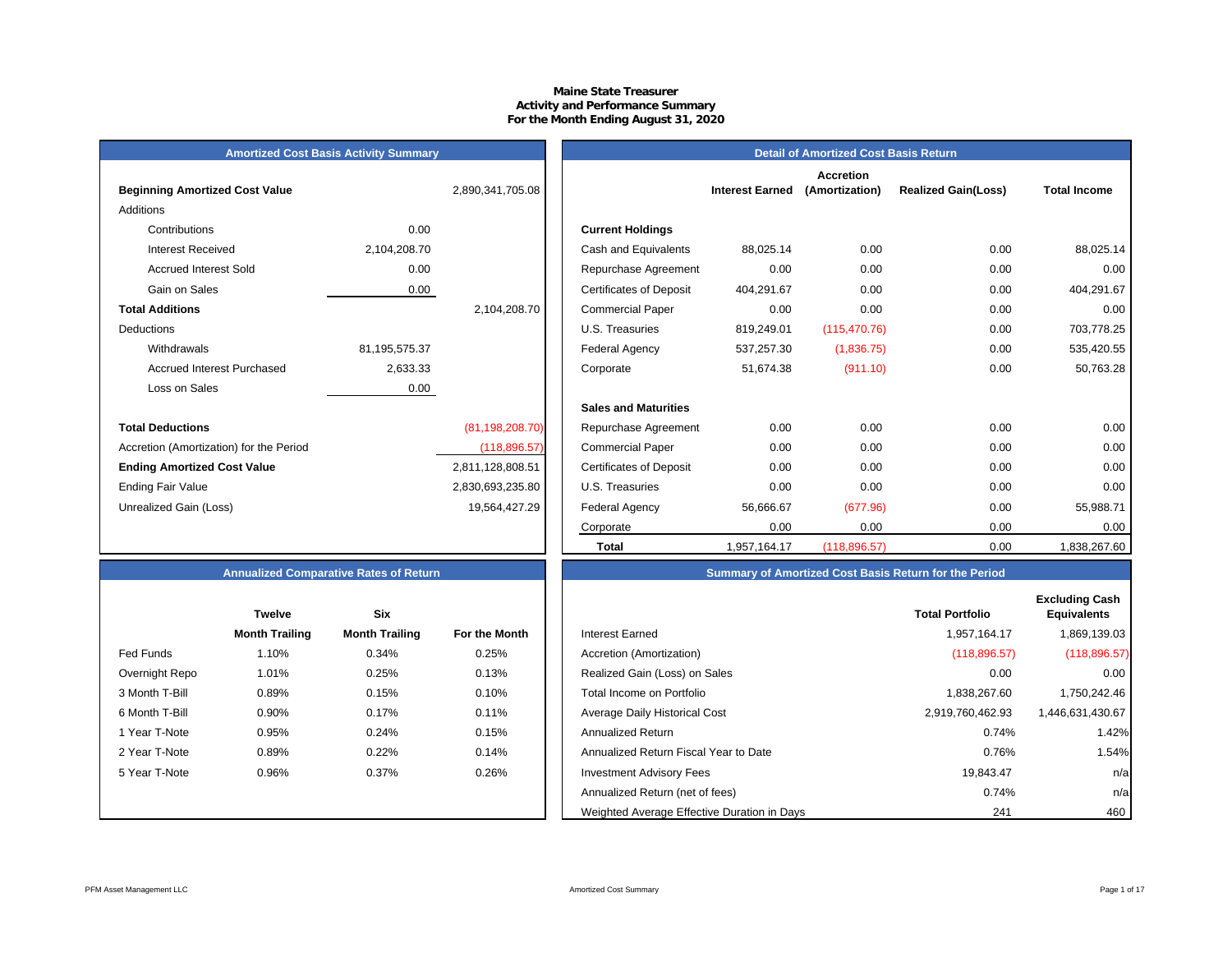# **Maine State Treasurer Activity and Performance Summary For the Month Ending August 31, 2020**

#### **Detail of Fair Value Basis Return**

| <b>Beginning Fair Value</b>         |               | 2,911,109,802.84  |                                |
|-------------------------------------|---------------|-------------------|--------------------------------|
| Additions                           |               |                   |                                |
| Contributions                       | 0.00          |                   | <b>Current Holdings</b>        |
| Interest Received                   | 2,104,208.70  |                   | Cash and Equivalents           |
| <b>Accrued Interest Sold</b>        | 0.00          |                   | Repurchase Agreeme             |
| <b>Total Additions</b>              |               | 2,104,208.70      | <b>Certificates of Deposit</b> |
|                                     |               |                   | <b>Commercial Paper</b>        |
| <b>Deductions</b>                   |               |                   | U.S. Treasuries                |
| Withdrawals                         | 81,195,575.37 |                   | <b>Federal Agency</b>          |
| Accrued Interest Purchased          | 2,633.33      |                   | Corporate                      |
|                                     |               |                   |                                |
| <b>Total Deductions</b>             |               | (81, 198, 208.70) | <b>Sales and Maturities</b>    |
|                                     |               |                   | Repurchase Agreeme             |
| Change in Fair Value for the Period |               | (1,322,567.04)    | <b>Commercial Paper</b>        |
| <b>Ending Fair Value</b>            |               | 2,830,693,235.80  | <b>Certificates of Deposit</b> |
|                                     |               |                   | $\cdots$ $\sim$ $\sim$         |

**Fair Value Basis Activity Summary**

| Beginning Fair Value                |               | 2,911,109,802.84  |                                |              | Interest Earned Change in Fair Value | <b>Total Income</b> |  |
|-------------------------------------|---------------|-------------------|--------------------------------|--------------|--------------------------------------|---------------------|--|
| Additions                           |               |                   |                                |              |                                      |                     |  |
| Contributions                       | 0.00          |                   | <b>Current Holdings</b>        |              |                                      |                     |  |
| <b>Interest Received</b>            | 2,104,208.70  |                   | Cash and Equivalents           | 88,025.14    | 0.00                                 | 88,025.14           |  |
| <b>Accrued Interest Sold</b>        | 0.00          |                   | Repurchase Agreement           | 0.00         | 0.00                                 | 0.00                |  |
| <b>Total Additions</b>              |               | 2,104,208.70      | <b>Certificates of Deposit</b> | 404,291.67   | 0.00                                 | 404,291.67          |  |
|                                     |               |                   | <b>Commercial Paper</b>        | 0.00         | 0.00                                 | 0.00                |  |
| Deductions                          |               |                   | U.S. Treasuries                | 819,249.01   | (871, 033.20)                        | (51, 784.19)        |  |
| Withdrawals                         | 81,195,575.37 |                   | Federal Agency                 | 537,257.30   | (346,073.50)                         | 191,183.80          |  |
| <b>Accrued Interest Purchased</b>   | 2,633.33      |                   | Corporate                      | 51,674.38    | (63,880.34)                          | (12, 205.96)        |  |
| <b>Total Deductions</b>             |               | (81, 198, 208.70) | <b>Sales and Maturities</b>    |              |                                      |                     |  |
|                                     |               |                   | Repurchase Agreements          | 0.00         | 0.00                                 | 0.00                |  |
| Change in Fair Value for the Period |               | (1,322,567.04)    | <b>Commercial Paper</b>        | 0.00         | 0.00                                 | 0.00                |  |
| <b>Ending Fair Value</b>            |               | 2,830,693,235.80  | <b>Certificates of Deposit</b> | 0.00         | 0.00                                 | 0.00                |  |
|                                     |               |                   | U.S. Treasuries                | 0.00         | 0.00                                 | 0.00                |  |
|                                     |               |                   | Federal Agency                 | 56,666.67    | (41,580.00)                          | 15,086.67           |  |
|                                     |               |                   | Corporate                      | 0.00         | 0.00                                 | 0.00                |  |
|                                     |               |                   | Total                          | 1,957,164.17 | (1,322,567.04)                       | 634,597.13          |  |

# **Annualized Comparative Rates of Return**

|                | <b>Twelve</b>         | Six                   |               |
|----------------|-----------------------|-----------------------|---------------|
|                | <b>Month Trailing</b> | <b>Month Trailing</b> | For the Month |
| Fed Funds      | 1.10%                 | 0.34%                 | 0.25%         |
| Overnight Repo | 1.01%                 | 0.25%                 | 0.13%         |
| 3 Month T-Bill | 1.27%                 | 0.68%                 | 0.09%         |
| 6 Month T-Bill | 1.70%                 | 1.13%                 | 0.07%         |
| 1 Year T-Note  | 2.44%                 | 2.00%                 | $-0.15%$      |
| 2 Year T-Note  | 3.28%                 | 2.92%                 | $-0.52%$      |
| 5 Year T-Note  | 6.52%                 | 6.82%                 | $-2.53%$      |
|                |                       |                       |               |
|                |                       |                       |               |

|                  | <b>Twelve</b>         | <b>Six</b>            |               |                                             | <b>Total Portfolio</b> | <b>Excluding Cash</b><br><b>Equivalents</b> |
|------------------|-----------------------|-----------------------|---------------|---------------------------------------------|------------------------|---------------------------------------------|
|                  | <b>Month Trailing</b> | <b>Month Trailing</b> | For the Month | <b>Interest Earned</b>                      | 1,957,164.17           | 1,869,139.03                                |
| <b>Fed Funds</b> | l.10%                 | 0.34%                 | 0.25%         | Change in Fair Value                        | (1,322,567.04)         | (1,322,567.04)                              |
| Overnight Repo   | 1.01%                 | 0.25%                 | 0.13%         | Total Income on Portfolio                   | 634,597.13             | 546,571.99                                  |
| 3 Month T-Bill   | .27%                  | 0.68%                 | 0.09%         | Average Daily Historical Cost               | 2,919,760,462.93       | 1,446,631,430.67                            |
| 6 Month T-Bill   | l.70%                 | 1.13%                 | 0.07%         | Annualized Return                           | 0.26%                  | 0.44%                                       |
| 1 Year T-Note    | 2.44%                 | 2.00%                 | $-0.15%$      | Annualized Return Fiscal Year to Date       | 0.43%                  | 0.85%                                       |
| 2 Year T-Note    | 3.28%                 | 2.92%                 | $-0.52%$      | Weighted Average Effective Duration in Days | 241                    | 460                                         |
| 5 Year T-Note    | 6.52%                 | 6.82%                 | $-2.53%$      |                                             |                        |                                             |

**Summary of Fair Value Basis Return for the Period**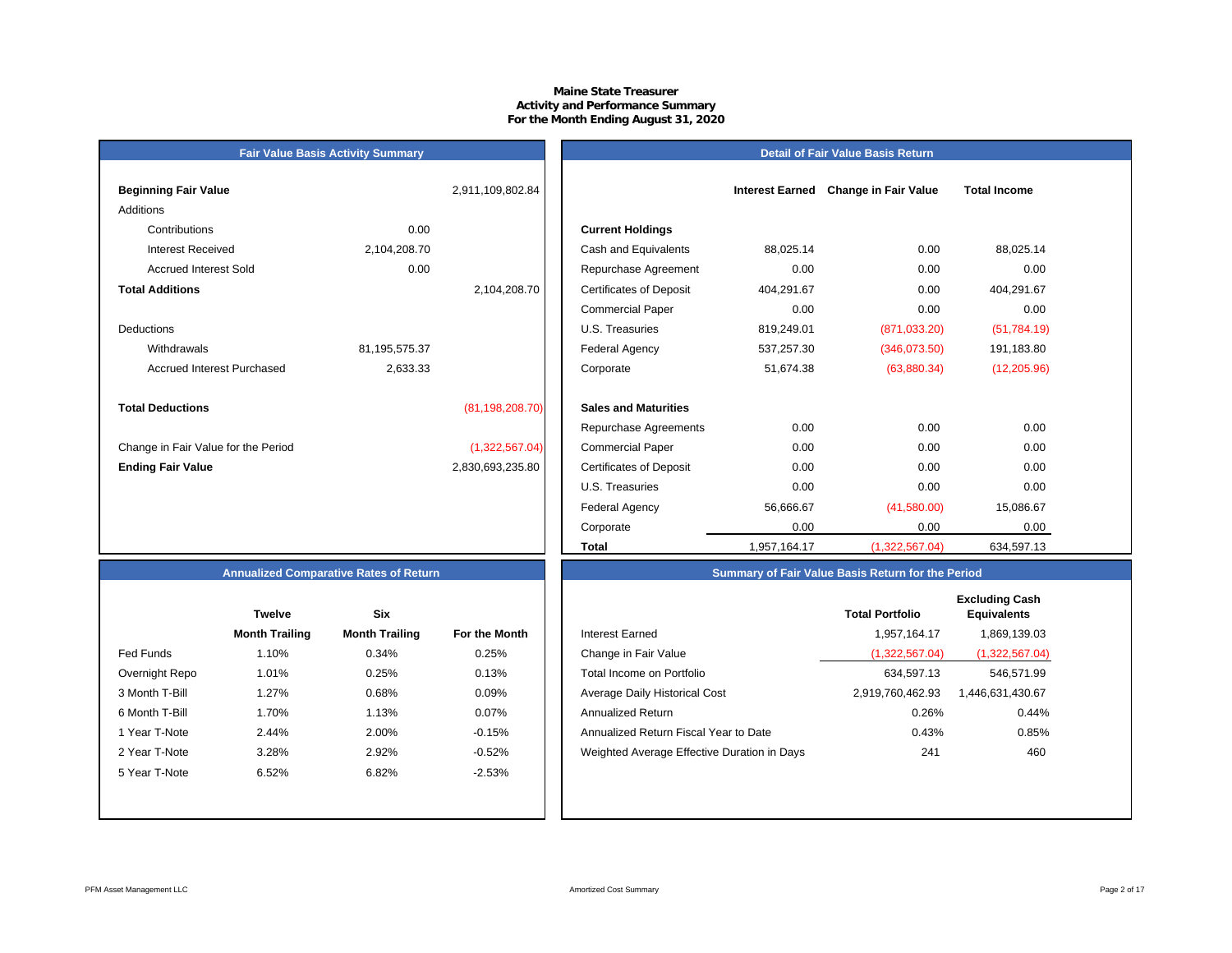# **Maine State Treasurer Investments - By Security Type As of August 31, 2020**

|                                | Original         | <b>Amortized</b> | Fair             | Accrued      | <b>Unrealized</b> | Weighted<br>Average<br><b>Final Maturity</b> | Weighted<br>Average<br><b>Effective</b><br><b>Duration</b> | Asset             | Weighted<br>Average |
|--------------------------------|------------------|------------------|------------------|--------------|-------------------|----------------------------------------------|------------------------------------------------------------|-------------------|---------------------|
| <b>Security Type</b>           | Cost             | Cost             | Value            | Interest     | Gain (Loss)       | (Days)                                       | (Years)                                                    | <b>Allocation</b> | Yield               |
| Cash and Cash Equivalents      | 1,348,000,000.00 | 1,348,000,000.00 | 1.348.000.000.00 | 88,023.78    | 0.00              |                                              | 0.00                                                       | 47.6%             | 0.06%               |
| Repurchase Agreements          | 0.00             | 0.00             | 0.00             | 0.00         | 0.00              |                                              |                                                            | 0.0%              |                     |
| <b>Commercial Paper</b>        | 0.00             | 0.00             | 0.00             | 0.00         | 0.00              |                                              |                                                            | 0.0%              |                     |
| <b>Certificates of Deposit</b> | 225,000,000.00   | 225,000,000.00   | 225,000,000.00   | 4,875,486.11 | 0.00              | 246                                          | 0.68                                                       | 7.9%              | 2.09%               |
| U.S. Treasuries                | 604,298,416.68   | 603,061,898.64   | 615,646,315.10   | 1,961,904.14 | 12,584,416.46     | 535                                          | 1.44                                                       | 21.7%             | 1.39%               |
| U.S. Instrumentality           | 608,171,087.50   | 608,170,331.82   | 614,398,670.85   | 1,934,620.25 | 6,228,339.03      | 746                                          | 1.28                                                       | 21.7%             | 1.10%               |
| Corporate                      | 26,837,592.85    | 26,896,578.05    | 27,648,249.85    | 204,601.30   | 751,671.80        | 540                                          | 1.42                                                       | 1.0%              | 2.28%               |
| Total                          | 2,812,307,097.03 | 2,811,128,808.51 | 2,830,693,235.80 | 9,064,635.58 | 19,564,427.29     | 303                                          | 0.66                                                       | 100.0%            | 0.76%               |

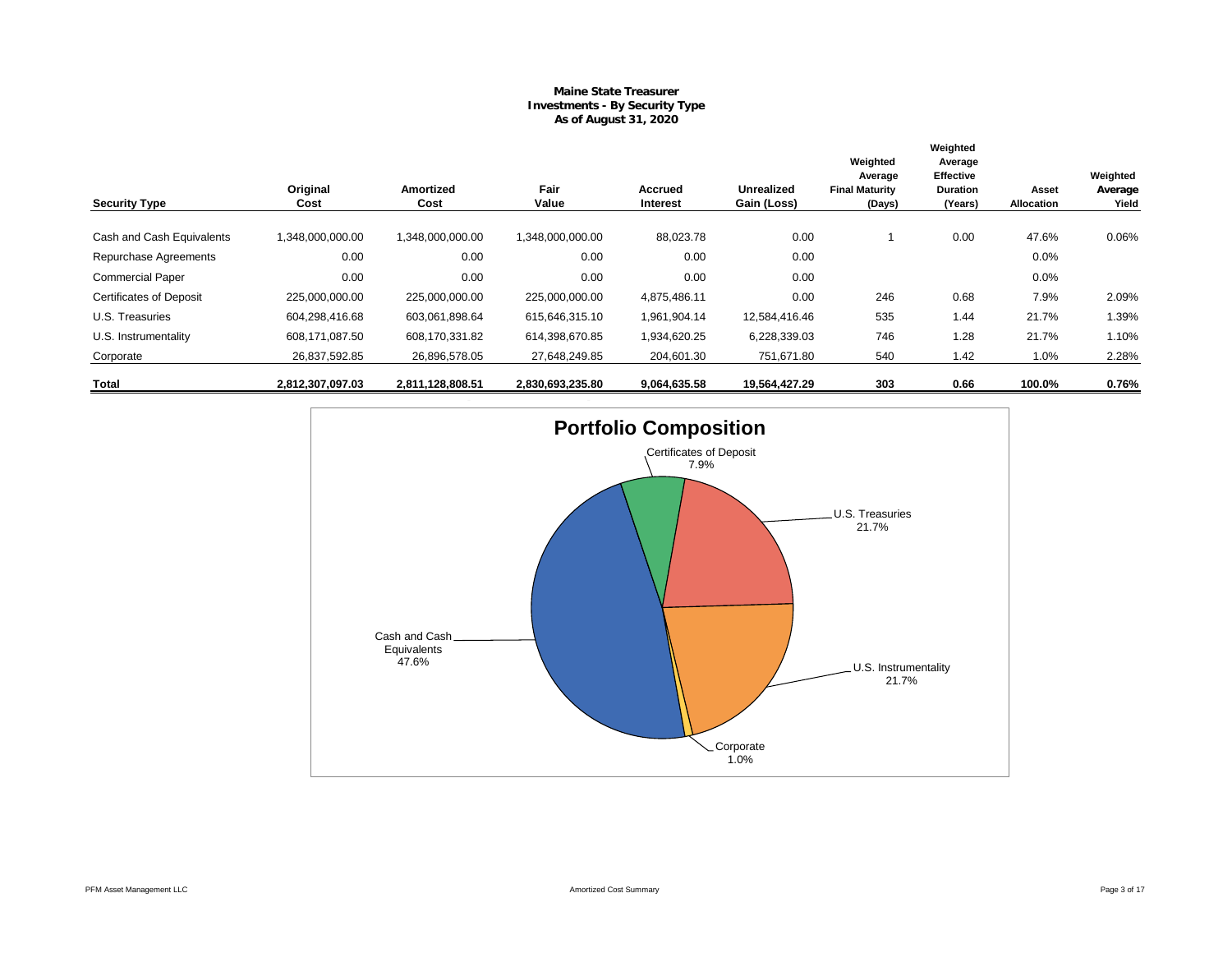# **Maine State Treasurer Investments - By Maturity As of August 31, 2020**

|                                                                                                                                                     |           | <b>Maturity Distribution</b> |                | <b>Original Cost</b><br>August 31, 2020 | Percentage   |              | <b>Original Cost</b><br>July 31, 2020 |  |
|-----------------------------------------------------------------------------------------------------------------------------------------------------|-----------|------------------------------|----------------|-----------------------------------------|--------------|--------------|---------------------------------------|--|
|                                                                                                                                                     |           | Overnight                    |                | 1,348,000,000.00                        | 47.9%        |              | 1,477,000,000.00                      |  |
|                                                                                                                                                     |           | Under 90 Days                |                | 84,954,000.00                           | 3.0%         |              | 84,954,000.00                         |  |
|                                                                                                                                                     |           | 90 to 180 Days               |                | 175,200,291.66                          | 6.2%         |              | 149,934,666.66                        |  |
|                                                                                                                                                     |           | 180 Days to 1 Year           |                | 160,197,070.32                          | 5.7%         |              | 130,265,625.00                        |  |
|                                                                                                                                                     |           | 1 to 2 Years                 |                | 614,749,872.54                          | 21.9%        |              | 644,938,153.80                        |  |
|                                                                                                                                                     |           | 2 to 3 Years                 |                | 429,205,862.51                          | 15.3%        |              | 404,314,651.57                        |  |
|                                                                                                                                                     |           | Over 3 Years                 |                | $\sim$                                  | 0.0%         |              |                                       |  |
|                                                                                                                                                     |           | Totals <sub>\$</sub>         |                | 2,812,307,097.03                        | 100.0%       | \$           | 2,891,407,097.03                      |  |
| \$1,600,000,000<br>\$1,400,000,000<br>\$1,200,000,000<br>\$1,000,000,000<br>\$800,000,000<br>\$600,000,000<br>\$400,000,000<br>\$200,000,000<br>\$- |           |                              |                |                                         |              |              | August 31, 2020<br>July 31, 2020      |  |
|                                                                                                                                                     | Overnight | Under 90 Days                | 90 to 180 Days | 180 Days to 1 Year                      | 1 to 2 Years | 2 to 3 Years | Over 3 Years                          |  |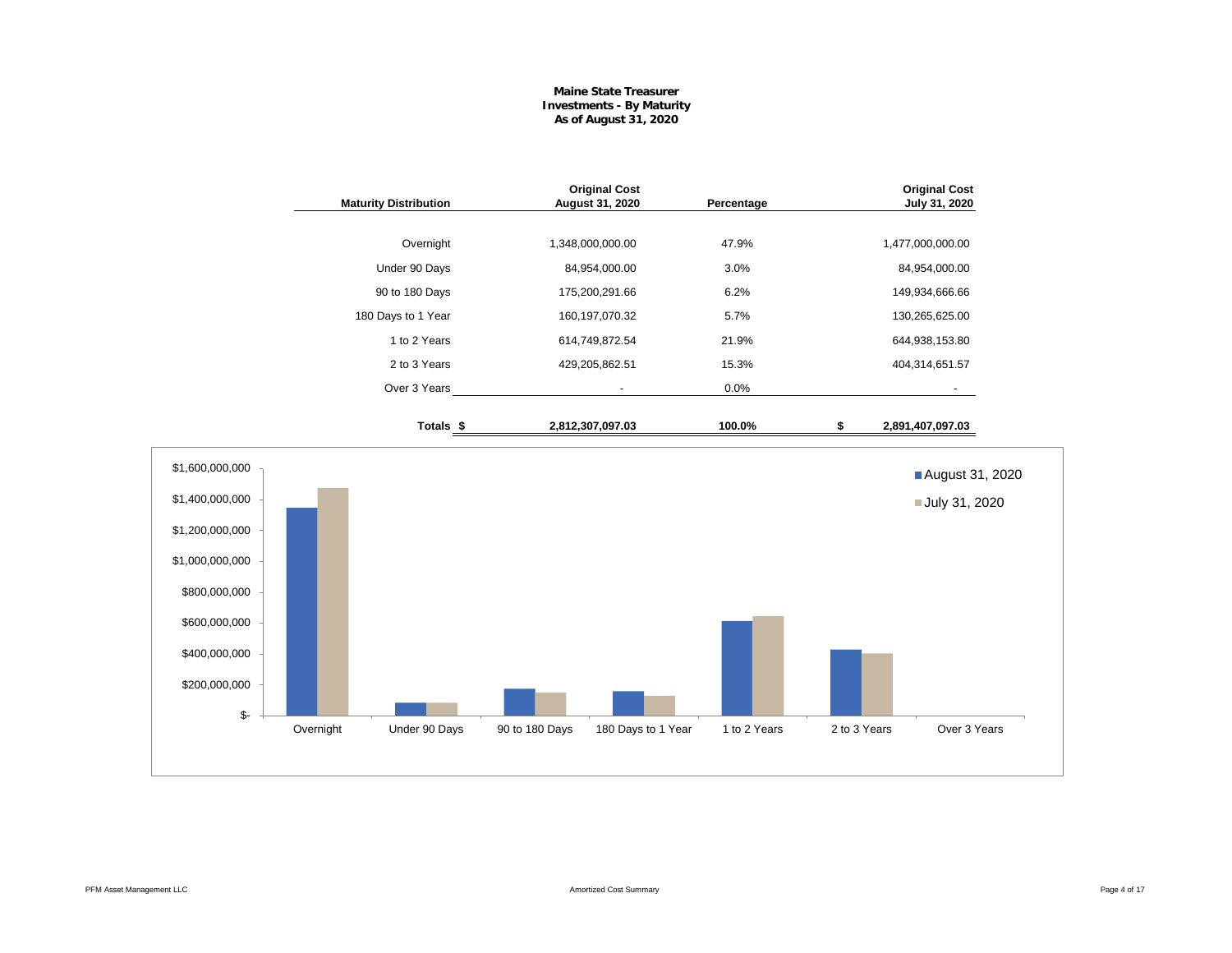| <b>DESCRIPTION</b>                     | <b>PURCHASE</b><br><b>DATE</b> | <b>COUPON DATE / CALL</b><br><b>RATE</b> | <b>MATURITY</b><br><b>DATE</b> |                  | <b>ORIGINAL</b><br>COST/ACCRUED<br>PAR VALUE INTEREST PURCHASE | AMORTIZED COST/<br>(AMORTIZATION) | ACCRETION FAIR VALUE/CHANGE UNREALIZED GAIN<br>IN FAIR VALUE | (LOSS) | AI PURCHASED | <b>INTEREST</b><br><b>RECEIVED</b> | <b>INTEREST</b><br>EARNED | <b>TOTAL</b><br><b>ACCRUED</b> | INTEREST ALLOCATION | YIELD |
|----------------------------------------|--------------------------------|------------------------------------------|--------------------------------|------------------|----------------------------------------------------------------|-----------------------------------|--------------------------------------------------------------|--------|--------------|------------------------------------|---------------------------|--------------------------------|---------------------|-------|
| <b>CASH AND EQUIVALENTS</b>            |                                |                                          |                                |                  |                                                                |                                   |                                                              |        |              |                                    |                           |                                |                     |       |
| <b>BAR HARBOR BANK &amp; TRUST</b>     | 08/31/20                       | 0.100V                                   |                                | 44,000,000.00    | 44,000,000.00<br>0.00                                          | 44,000,000.00<br>0.00             | 44,000,000.00<br>0.00                                        | 0.00   | 0.00         | 3,726.77                           | 3,726.80                  | 3,726.80                       | 1.55%               | 0.100 |
| <b>CITIZENS BANK</b>                   | 08/31/20                       | 0.080V                                   |                                | 100,000,000.00   | 100,000,000.00<br>0.00                                         | 100,000,000.00<br>0.00            | 100,000,000.00<br>0.00                                       | 0.00   | 0.00         | 8,469.82                           | 7,376.87                  | 7,376.87                       | 3.53%               | 0.080 |
| <b>BANGOR SAVINGS BANK NOW</b>         | 08/31/20                       | 0.050V                                   |                                | 40,000,000.00    | 40,000,000.00<br>0.00                                          | 40,000,000.00<br>0.00             | 40,000,000.00<br>0.00                                        | 0.00   | 0.00         | 1,803.28                           | 1,584.69                  | 1,584.69                       | 1.41%               | 0.050 |
| <b>TD BANK</b>                         | 08/31/20                       | 0.100V                                   |                                | 250,000,000.00   | 250,000,000.00<br>0.00                                         | 250,000,000.00<br>0.00            | 250,000,000.00<br>0.00                                       | 0.00   | 0.00         | 26,775.96                          | 21,789.78                 | 21,789.78                      | 8.83%               | 0.100 |
| ANDROSCOGGIN BANK                      | 08/31/20                       | 0.100V                                   |                                | 25,000,000.00    | 25,000,000.00<br>0.00                                          | 25,000,000.00<br>0.00             | 25,000,000.00<br>0.00                                        | 0.00   | 0.00         | 2,534.25                           | 2,123.30                  | 2,123.30                       | 0.88%               | 0.100 |
| <b>BATH SAVINGS</b>                    | 08/31/20                       | 0.100V                                   |                                | 14,000,000.00    | 14,000,000.00<br>0.00                                          | 14,000,000.00<br>0.00             | 14,000,000.00<br>0.00                                        | 0.00   | 0.00         | 1,507.40                           | 1,223.57                  | 1,223.57                       | 0.49%               | 0.100 |
| <b>BIDDEFORD SAVINGS BANK</b>          | 08/31/20                       | 0.100V                                   |                                | 5,000,000.00     | 5,000,000.00<br>0.00                                           | 5,000,000.00<br>0.00              | 5,000,000.00<br>0.00                                         | 0.00   | 0.00         | 509.61                             | 424.68                    | 424.68                         | 0.18%               | 0.100 |
| CAMDEN NATIONAL BANK                   | 08/31/20                       | 0.100V                                   |                                | 0.00             | 0.00<br>0.00                                                   | 0.00<br>0.00                      | 0.00<br>0.00                                                 | 0.00   | 0.00         | 1,530.18                           | 0.00                      | 0.00                           | 0.00%               | 0.100 |
| <b>MACHIAS SAVINGS BANK</b>            | 08/31/20                       | 0.050V                                   |                                | 0.00             | 0.00<br>0.00                                                   | 0.00<br>0.00                      | 0.00<br>0.00                                                 | 0.00   | 0.00         | 849.33                             | 438.37                    | 438.37                         | 0.00%               | 0.050 |
| NORTHEAST BANK                         | 08/31/20                       | 0.100V                                   |                                | 25,000,000.00    | 25,000,000.00<br>0.00                                          | 25,000,000.00<br>0.00             | 25,000,000.00<br>0.00                                        | 0.00   | 0.00         | 2,383.56                           | 2,150.70                  | 2,150.70                       | 0.88%               | 0.100 |
| FIDELITY GOVERNMENT PORTFOLIO          | 08/31/20                       | 0.040V                                   |                                | 445,000,000.00   | 445,000,000.00<br>0.00                                         | 445,000,000.00<br>0.00            | 445,000,000.00<br>0.00                                       | 0.00   | 0.00         | 54,684.00                          | 28,961.06                 | 28,961.06                      | 15.72%              | 0.040 |
| <b>FIRST NATIONAL</b>                  | 08/31/20                       | 0.050V                                   |                                | 50,000,000.00    | 50,000,000.00<br>0.00                                          | 50,000,000.00<br>0.00             | 50,000,000.00<br>0.00                                        | 0.00   | 0.00         | 2,117.49                           | 2,117.49                  | 2,117.49                       | 1.77%               | 0.050 |
| PFM FUNDS - GOVT SELECT SERIES INST CL | 08/31/20                       | 0.030V                                   |                                | 200,000,000.00   | 200,000,000.00<br>0.00                                         | 200,000,000.00<br>0.00            | 200,000,000.00<br>0.00                                       | 0.00   | 0.00         | 14,757.44                          | 7,384.42                  | 7,384.42                       | 7.07%               | 0.030 |
| U.S. BANK MONEY MARKET FUND            | 08/31/20                       | 0.070 V                                  |                                | 150,000,000.00   | 150,000,000.00<br>0.00                                         | 150,000,000.00<br>0.00            | 150,000,000.00<br>0.00                                       | 0.00   | 0.00         | 11,933.25                          | 8,722.05                  | 8,722.05                       | 5.30%               | 0.070 |
| MISCELLAENOUS INCOME                   | 08/31/20                       | 0.000V                                   |                                | 0.00             | 0.00<br>0.00                                                   | 0.00<br>0.00                      | 0.00<br>0.00                                                 | 0.00   | 0.00         | 1.36                               | 1.36                      | 0.00                           | 0.00%               | 0.000 |
| <b>TOTAL</b>                           |                                |                                          |                                | 1,348,000,000.00 | 1,348,000,000.00<br>0.00                                       | 1,348,000,000.00<br>0.00          | 1,348,000,000.00<br>0.00                                     | 0.00   | 0.00         | 133,583.70                         | 88,025.14                 | 88,023.78                      | 47.62%              | 0.062 |
| <b>CERTIFICATES OF DEPOSIT</b>         |                                |                                          |                                |                  |                                                                |                                   |                                                              |        |              |                                    |                           |                                |                     |       |
| BANGOR SAVINGS BANK CERT DEPOS         | 04/08/19                       | 2.650                                    | 10/08/20                       | 5,000,000.00     | 5,000,000.00<br>0.00                                           | 5,000,000.00<br>0.00              | 5,000,000.00<br>0.00                                         | 0.00   | 0.00         | 0.00                               | 11,409.72                 | 188,444.44                     | 0.18%               | 2.650 |
| CAMDEN NATIONAL BANK CERT DEPOS        | 01/17/20                       | 1.750                                    | 10/17/20                       | 25,000,000.00    | 25,000,000.00<br>0.00                                          | 25,000,000.00<br>0.00             | 25,000,000.00<br>0.00                                        | 0.00   | 0.00         | 0.00                               | 37,673.61                 | 277,083.33                     | 0.88%               | 1.750 |
| CAMDEN NATIONAL BANK CERT DEPOS        | 01/17/20                       |                                          | 1.750 01/17/21                 | 50,000,000.00    | 50,000,000.00<br>0.00                                          | 50,000,000.00<br>0.00             | 50,000,000.00<br>0.00                                        | 0.00   | 0.00         | 0.00                               | 75,347.23                 | 554,166.67                     | 1.77%               | 1.750 |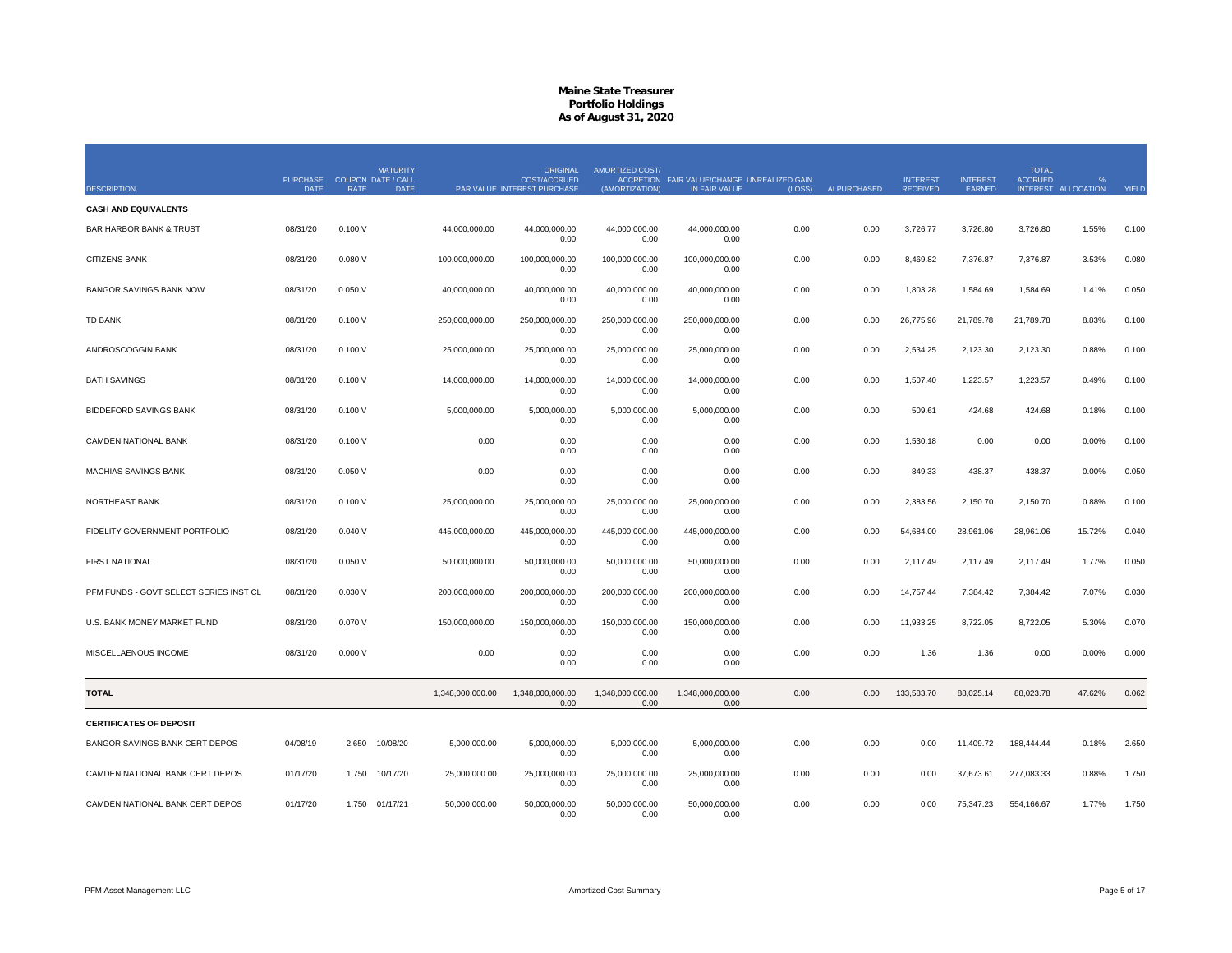| <b>DESCRIPTION</b>                        | <b>PURCHASE</b><br><b>DATE</b> | <b>RATE</b> | <b>MATURITY</b><br><b>COUPON DATE / CALL</b><br><b>DATE</b> |                | <b>ORIGINAL</b><br><b>COST/ACCRUED</b><br>PAR VALUE INTEREST PURCHASE | AMORTIZED COST/<br>(AMORTIZATION) | ACCRETION FAIR VALUE/CHANGE UNREALIZED GAIN<br>IN FAIR VALUE | (LOSS)     | AI PURCHASED | <b>INTEREST</b><br><b>RECEIVED</b> | <b>INTEREST</b><br>EARNED | <b>TOTAL</b><br><b>ACCRUED</b> | INTEREST ALLOCATION | YIELD |
|-------------------------------------------|--------------------------------|-------------|-------------------------------------------------------------|----------------|-----------------------------------------------------------------------|-----------------------------------|--------------------------------------------------------------|------------|--------------|------------------------------------|---------------------------|--------------------------------|---------------------|-------|
| BANGOR SAVINGS BANK CERT DEPOS            | 04/08/19                       | 2.700       | 04/08/21                                                    | 15,000,000.00  | 15,000,000.00<br>0.00                                                 | 15,000,000.00<br>0.00             | 15,000,000.00<br>0.00                                        | 0.00       | 0.00         | 0.00                               | 34,875.00                 | 576,000.00                     | 0.53%               | 2.700 |
| PEOPLES UNITED CERT DEPOS                 | 04/18/19                       | 2.550       | 04/18/21                                                    | 15,000,000.00  | 15,000,000.00<br>0.00                                                 | 15,000,000.00<br>0.00             | 15,000,000.00<br>0.00                                        | 0.00       | 0.00         | 0.00                               | 32,937.50                 | 533,375.00                     | 0.53%               | 2.550 |
| PEOPLES UNITED CERT DEPOS                 | 04/22/19                       | 2.550       | 04/22/21                                                    | 25,000,000.00  | 25,000,000.00<br>0.00                                                 | 25,000,000.00<br>0.00             | 25,000,000.00<br>0.00                                        | 0.00       | 0.00         | 0.00                               | 54,895.83                 | 881,875.00                     | 0.88%               | 2.549 |
| BAR HARBOR BANK & TRUST CERT DEPOS        | 06/12/19                       | 2.330       | 06/12/21                                                    | 50.000.000.00  | 50.000.000.00<br>0.00                                                 | 50.000.000.00<br>0.00             | 50.000.000.00<br>0.00                                        | 0.00       | 0.00         | 0.00                               | 100.319.45                | 1.446.541.67                   | 1.77%               | 2.330 |
| PEOPLES UNITED CERT DEPOS                 | 01/17/20                       | 1.650       | 01/17/22                                                    | 40,000,000.00  | 40,000,000.00<br>0.00                                                 | 40,000,000.00<br>0.00             | 40,000,000.00<br>0.00                                        | 0.00       | 0.00         | 0.00                               | 56,833.33                 | 418,000.00                     | 1.41%               | 1.650 |
| <b>TOTAL</b>                              |                                |             |                                                             | 225,000,000.00 | 225.000.000.00<br>0.00                                                | 225,000,000,00<br>0.00            | 225.000.000.00<br>0.00                                       | 0.00       | 0.00         | 0.00                               |                           | 404,291.67 4,875,486.11        | 7.9%                | 2.087 |
| <b>U.S. TREASURIES</b>                    |                                |             |                                                             |                |                                                                       |                                   |                                                              |            |              |                                    |                           |                                |                     |       |
| TREASURY BILL BILLS<br>912796TY5          | 07/16/20                       | 0.000       | 12/31/20                                                    | 50,000,000.00  | 49,967,333.33<br>0.00                                                 | 49,976,472.22<br>6,027.78         | 49,981,515.00<br>3,390.00                                    | 5,042.78   | 0.00         | 0.00                               | 0.00                      | 0.00                           | 1.77%               | 0.140 |
| TREASURY BILL BILLS<br>912796TY5.         | 07/16/20                       | 0.000       | 12/31/20                                                    | 50,000,000.00  | 49,967,333.33<br>0.00                                                 | 49,976,472.22<br>6,027.78         | 49,981,515.00<br>3,390.00                                    | 5,042.78   | 0.00         | 0.00                               | 0.00                      | 0.00                           | 1.77%               | 0.140 |
| <b>US TREASURY N/B</b><br>9128286D7       | 02/26/20                       | 2.500       | 02/28/21                                                    | 25,000,000.00  | 25,265,625.00<br>0.00                                                 | 25,129,925.27<br>(22, 376.02)     | 25,292,970.00<br>(46, 875.00)                                | 163,044.73 | 0.00         | 312,500.00                         | 52,677.61                 | 1,726.52                       | 0.89%               | 1.435 |
| <b>US TREASURY NOTES</b><br>9128284W7     | 09/16/19                       | 2.750       | 08/15/21                                                    | 25,000,000.00  | 25.432.617.19<br>0.00                                                 | 25,215,380.23<br>(19, 186.17)     | 25,621,095.00<br>(54,685.00)                                 | 405,714.77 | 0.00         | 343,750.00                         | 58,201.82                 | 31,759.51                      | 0.91%               | 1.825 |
| US TREASURY N/B NOTES<br>9128282F6        | 08/28/19                       | 1.125       | 08/31/21                                                    | 30,000,000.00  | 29,764,453.13<br>0.00                                                 | 29,883,189.29<br>9,948.16         | 30,290,625.00<br>(28, 125.00)                                | 407,435.71 | 0.00         | 168,750.00                         | 28,445.91                 | 932.32                         | 1.07%               | 1.523 |
| <b>US TREASURY NOTES</b><br>9128286C9     | 09/30/19                       | 2.500       | 02/15/22                                                    | 25,000,000.00  | 25,493,164.06<br>0.00                                                 | 25,301,914.02<br>(17,592.73)      | 25,855,470.00<br>(50,780.00)                                 | 553,555.98 | 0.00         | 312,500.00                         | 52,910.74                 | 28,872.28                      | 0.91%               | 1.649 |
| US TREASURY NOTES<br>912828W89            | 09/03/19                       | 1.875       | 03/31/22                                                    | 40,000,000.00  | 40,404,687.50<br>0.00                                                 | 40,247,978.72<br>(13,346.08)      | 41,087,500.00<br>(68,748.00)                                 | 839,521.28 | 0.00         | 0.00                               | 63,524.59                 | 315,573.77                     | 1.45%               | 1.473 |
| UNITED STATES TREASURY NOTES<br>9128286M7 | 10/29/19                       | 2.250       | 04/15/22                                                    | 23,000,000.00  | 23,321,640.63<br>0.00                                                 | 23,211,445.62<br>(11,091.06)      | 23,783,437.50<br>(43, 125.00)                                | 571,991.88 | 0.00         | 0.00                               | 43,831.96                 | 196,536.88                     | 0.84%               | 1.668 |
| UNITED STATES TREASURY NOTES<br>9128286M7 | 11/14/19                       | 2.250       | 04/15/22                                                    | 30,000,000.00  | 30,426,562.50<br>0.00                                                 | 30,285,502.19<br>(14, 975.58)     | 31,021,875.00<br>(56, 250.00)                                | 736,372.81 | 0.00         | 0.00                               | 57, 172. 13               | 256,352.46                     | 1.10%               | 1.647 |
| UNITED STATES TREASURY NOTES<br>9128286U9 | 10/31/19                       | 2.125       | 05/15/22                                                    | 25,000,000.00  | 25,289,062.50<br>0.00                                                 | 25,193,643.81<br>(9,666.60)       | 25,843,750.00<br>(42,970.00)                                 | 650,106.19 | 0.00         | 0.00                               | 44,752.04                 | 157,353.94                     | 0.91%               | 1.658 |
| UNITED STATES TREASURY NOTES<br>9128286U9 | 10/31/19                       |             | 2.125 05/15/22                                              | 25,000,000.00  | 25,289,062.50<br>0.00                                                 | 25,193,643.81<br>(9,666.60)       | 25,843,750.00<br>(42,970.00)                                 | 650,106.19 | 0.00         | 0.00                               | 44,752.04                 | 157,353.94                     | 0.91%               | 1.658 |
| US TREASURY N/B NOTES<br>912828XG0        | 07/08/19                       | 2.125       | 06/30/22                                                    | 27,000,000.00  | 27,241,523.44<br>0.00                                                 | 27,148,066.30<br>(6,881.64)       | 27,974,532.60<br>(54, 842.40)                                | 826,466.30 | 0.00         | 0.00                               | 48,332.21                 | 98,223.51                      | 0.99%               | 1.815 |
| UNITED STATES TREASURY NOTES<br>9128287C8 | 07/19/19                       |             | 1.750 07/15/22                                              | 25,000,000.00  | 24,945,312.50<br>0.00                                                 | 24,965,845.35<br>1,552.48         | 25,750,000.00<br>(42,970.00)                                 | 784,154.65 | 0.00         | 0.00                               | 36,854.62                 | 57,065.22                      | 0.91%               | 1.826 |
| UNITED STATES TREASURY NOTES<br>9128287C8 | 08/01/19                       | 1.750       | 07/15/22                                                    | 25,000,000.00  | 24,967,773.44<br>0.00                                                 | 24,979,630.66<br>925.88           | 25,750,000.00<br>(42, 970.00)                                | 770,369.34 | 0.00         | 0.00                               | 36,854.62                 | 57,065.22                      | 0.91%               | 1.795 |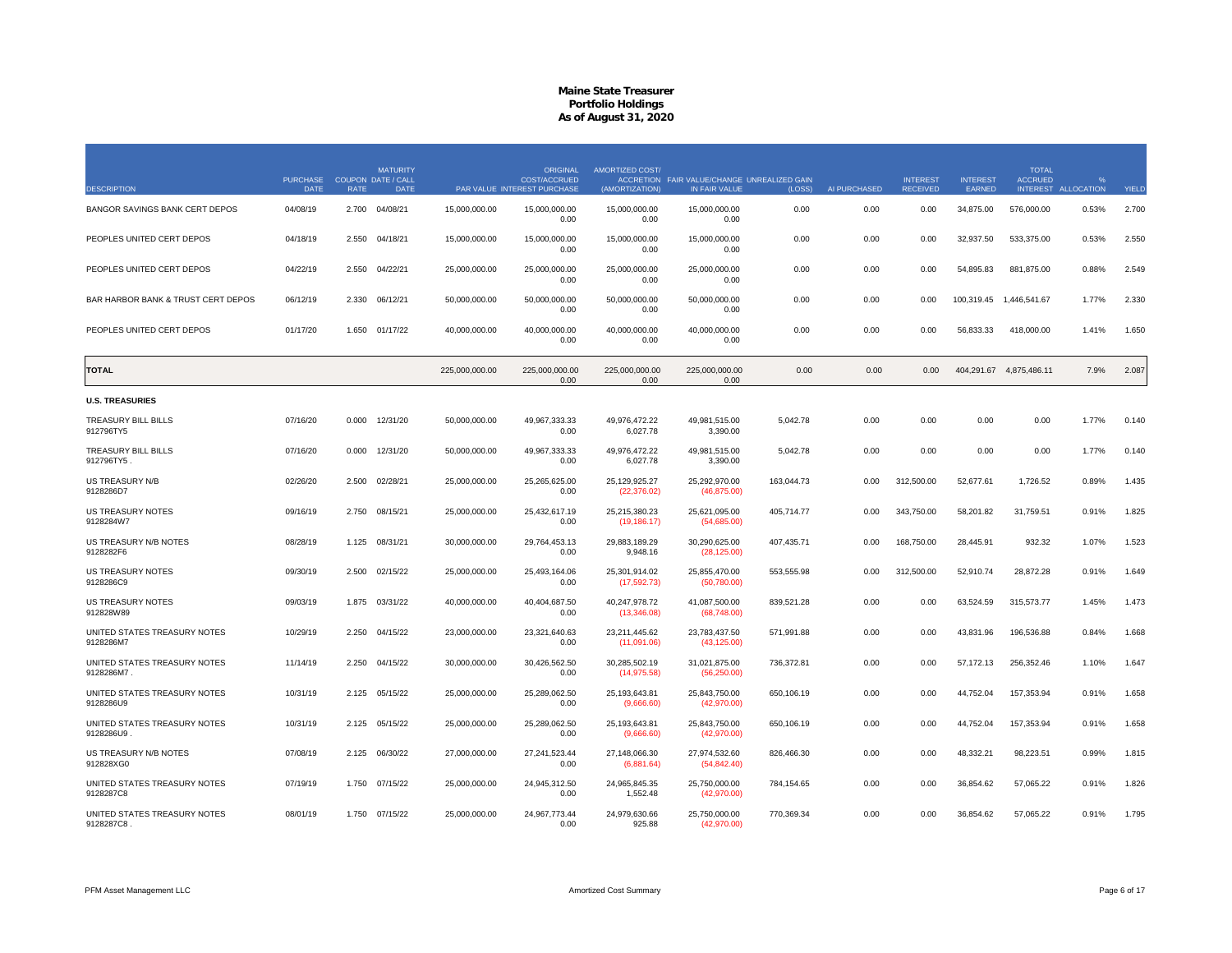|                                            | <b>PURCHASE</b> |             | <b>MATURITY</b><br><b>COUPON DATE / CALL</b> |                | <b>ORIGINAL</b><br><b>COST/ACCRUED</b> | AMORTIZED COST/                 | ACCRETION FAIR VALUE/CHANGE UNREALIZED GAIN |               |              | <b>INTEREST</b>   | <b>INTEREST</b> | <b>TOTAL</b><br><b>ACCRUED</b> |                   |       |
|--------------------------------------------|-----------------|-------------|----------------------------------------------|----------------|----------------------------------------|---------------------------------|---------------------------------------------|---------------|--------------|-------------------|-----------------|--------------------------------|-------------------|-------|
| <b>DESCRIPTION</b>                         | <b>DATE</b>     | <b>RATE</b> | <b>DATE</b>                                  |                | PAR VALUE INTEREST PURCHASE            | (AMORTIZATION)                  | IN FAIR VALUE                               | (LOSS)        | AI PURCHASED | <b>RECEIVED</b>   | EARNED          | <b>INTEREST</b>                | <b>ALLOCATION</b> | YIELD |
| UNITED STATES TREASURY NOTES<br>9128287C8  | 08/05/19        |             | 1.750 07/15/22                               | 26,000,000.00  | 26, 142, 187.50<br>0.00                | 26,090,206.40<br>(4, 100.29)    | 26,780,000.00<br>(44,688.80)                | 689,793.60    | 0.00         | 0.00              | 38,328.81       | 59,347.83                      | 0.95%             | 1.559 |
| UNITED STATES TREASURY NOTES<br>9128287C8  | 08/23/19        | 1.750       | 07/15/22                                     | 35,000,000.00  | 35,211,914.06<br>0.00                  | 35, 136, 731.68<br>(6, 215.08)  | 36,050,000.00<br>(60, 158.00)               | 913,268.32    | 0.00         | 0.00              | 51,596.47       | 79,891.31                      | 1.27%             | 1.535 |
| <b>US TREASURY NOTES</b><br>9128282S8      | 09/30/19        | 1.625       | 08/31/22                                     | 25.000.000.00  | 25.008.789.06<br>0.00                  | 25.006.010.53<br>(255.59)       | 25.738.280.00<br>(42, 970.00)               | 732.269.47    | 0.00         | 203.125.00        | 34.240.45       | 1.122.24                       | 0.91%             | 1.612 |
| UNITED STATES TREASURY NOTES<br>912828YK0  | 10/21/19        | 1.375       | 10/15/22                                     | 30,000,000.00  | 29,844,140.63<br>0.00                  | 29,889,325.55<br>4,432.70       | 30,778,125.00<br>(46, 875.00)               | 888,799.45    | 0.00         | 0.00              | 34,938.53       | 156,659.84                     | 1.09%             | 1.554 |
| US TREASURY N/B NOTES<br>9128283C2         | 11/14/19        | 2.000       | 10/31/22                                     | 30,000,000.00  | 30, 307, 031.25<br>0.00                | 30,224,172.54<br>(8,796.64)     | 31,200,000.00<br>(60, 936.00)               | 975,827.46    | 0.00         | 0.00              | 50,543.48       | 202,173.91                     | 1.10%             | 1.644 |
| UNITED STATES TREASURY NOTES<br>912828YW4  | 12/31/19        | 1.625       | 12/15/22                                     | 30,000,000.00  | 30,008,203.13<br>0.00                  | 30,006,342.23<br>(235.46)       | 31,021,875.00<br>(46, 875.00)               | 1,015,532.77  | 0.00         | 0.00              | 41,290.98       | 103,893.44                     | 1.10%             | 1.615 |
| TOTAL                                      |                 |             |                                              | 601,000,000.00 | 604,298,416.68<br>0.00                 | 603,061,898.64<br>(115, 470.76) | 615,646,315.10<br>(871.033.20)              | 12,584,416.46 |              | 0.00 1,340,625.00 |                 | 819,249.01 1,961,904.14        | 21.75%            | 1.388 |
| <b>FEDERAL AGENCY SECURITIES</b>           |                 |             |                                              |                |                                        |                                 |                                             |               |              |                   |                 |                                |                   |       |
| <b>FHLMC NOTES</b><br>3137EAEJ4            | 10/18/17        |             | 1.625 09/29/20                               | 20,000,000.00  | 19,931,200.00<br>0.00                  | 19,998,211.33<br>1,980.32       | 20,023,300.00<br>(22, 720.00)               | 25,088.67     | 0.00         | 0.00              | 27,083.33       | 137,222.22                     | 0.71%             | 1.745 |
| <b>FANNIE MAE NOTES</b><br>3135G0U84.      | 12/31/18        | 2.875       | 10/30/20                                     | 15,000,000.00  | 15,071,400.00<br>0.00                  | 15,006,296.86<br>(3,308.52)     | 15,067,515.00<br>(31,380.00)                | 61,218.14     | 0.00         | 0.00              | 35,937.50       | 144,947.92                     | 0.53%             | 2.606 |
| <b>FANNIE MAE NOTES</b><br>3135G0U84       | 11/07/18        | 2.875       | 10/30/20                                     | 20,000,000.00  | 19.951.400.00<br>0.00                  | 19.996.034.02<br>2,083.81       | 20,090,020.00<br>(41, 840.00)               | 93,985.98     | 0.00         | 0.00              | 47,916.67       | 193,263.89                     | 0.71%             | 3.002 |
| FEDERAL HOME LOAN BANKS NOTES<br>3130AF5B9 | 01/16/19        | 3.000       | 10/12/21                                     | 10,000,000.00  | 10,103,100.00<br>0.00                  | 10,041,858.60<br>(3, 196.10)    | 10,316,740.00<br>(23,750.00)                | 274,881.40    | 0.00         | 0.00              | 25,000.00       | 115,833.33                     | 0.36%             | 2.607 |
| <b>FANNIE MAE NOTES</b><br>3135G0S38       | 02/26/19        | 2.000       | 01/05/22                                     | 15,000,000.00  | 14,788,500.00<br>0.00                  | 14,900,530.17<br>6,280.17       | 15,367,875.00<br>(22,035.00)                | 467,344.83    | 0.00         | 0.00              | 25,000,00       | 46.666.67                      | 0.54%             | 2.514 |
| <b>FANNIE MAE NOTES</b><br>3135G0U92       | 09/16/19        | 2.625       | 01/11/22                                     | 25,000,000.00  | 25,462,250.00<br>0.00                  | 25,270,917.75<br>(16,898.29)    | 25,833,050.00<br>(48, 850.00)               | 562,132.25    | 0.00         | 0.00              | 54,687.50       | 91,145.83                      | 0.91%             | 1.807 |
| <b>FANNIE MAE NOTES</b><br>3135G0T45       | 07/19/19        |             | 1.875 04/05/22                               | 15,000,000.00  | 14,994,450.00<br>0.00                  | 14.996.746.17<br>173.62         | 15,403,920.00<br>(18,030.00)                | 407,173.83    | 0.00         | 0.00              | 23,437.50       | 114,062.50                     | 0.54%             | 1.889 |
| <b>FANNIE MAE NOTES</b><br>3135G0V59       | 05/15/19        | 2.250       | 04/12/22                                     | 20,000,000.00  | 20,021,600.00<br>0.00                  | 20,011,948.07<br>(629.92)       | 20,665,920.00<br>(29,820.00)                | 653,971.93    | 0.00         | 0.00              | 37,500.00       | 173,750.00                     | 0.73%             | 2.211 |
| <b>FANNIE MAE NOTES</b><br>3135G0V59       | 04/16/19        | 2.250       | 04/12/22                                     | 40,000,000.00  | 39,820,800.00<br>0.00                  | 39,903,507.69<br>5,087.18       | 41,331,840.00<br>(59,640.00)                | 1,428,332.31  | 0.00         | 0.00              | 75,000.00       | 347,500.00                     | 1.46%             | 2.406 |
| FREDDIE MAC NOTES (CALLABLE)<br>3134GVNS3  | 04/29/20        | 0.550       | 04/27/22<br>10/27/20                         | 23,800,000.00  | 23,800,000.00<br>727.22                | 23,800,000.00<br>0.00           | 23,811,709.60<br>(4,641.00)                 | 11,709.60     | 0.00         | 0.00              | 10,908.34       | 45,087.78                      | 0.84%             | 0.550 |
| FEDERAL HOME LOAN BANK<br>313379Q69        | 07/15/19        | 2.125       | 06/10/22                                     | 30,000,000.00  | 30,176,400.00<br>0.00                  | 30,107,569.09<br>(5, 154.00)    | 31,032,030.00<br>(41, 490.00)               | 924,460.91    | 0.00         | 0.00              | 53,125.00       | 143,437.50                     | 1.10%             | 1.916 |
| FREDDIE MAC NOTES CALLABLE<br>3134GV5J3    | 07/13/20        | 0.320       | 07/08/22<br>01/08/21                         | 35,000,000.00  | 35,003,500.00<br>1,555.56              | 35,002,522.35<br>(606.14)       | 35,007,245.00<br>(3,780.00)                 | 4,722.65      | 0.00         | 0.00              | 9,333.33        | 16,488.89                      | 1.24%             | 0.315 |
| <b>FANNIE MAE NOTES</b><br>3135G0W33       | 10/24/19        |             | 1.375 09/06/22                               | 25,000,000.00  | 24,816,750.00<br>0.00                  | 24,871,480.20<br>5,420.56       | 25,593,750.00<br>(19.450.00)                | 722,269.80    | 0.00         | 0.00              | 28,645.83       | 167,100.69                     | 0.90%             | 1.638 |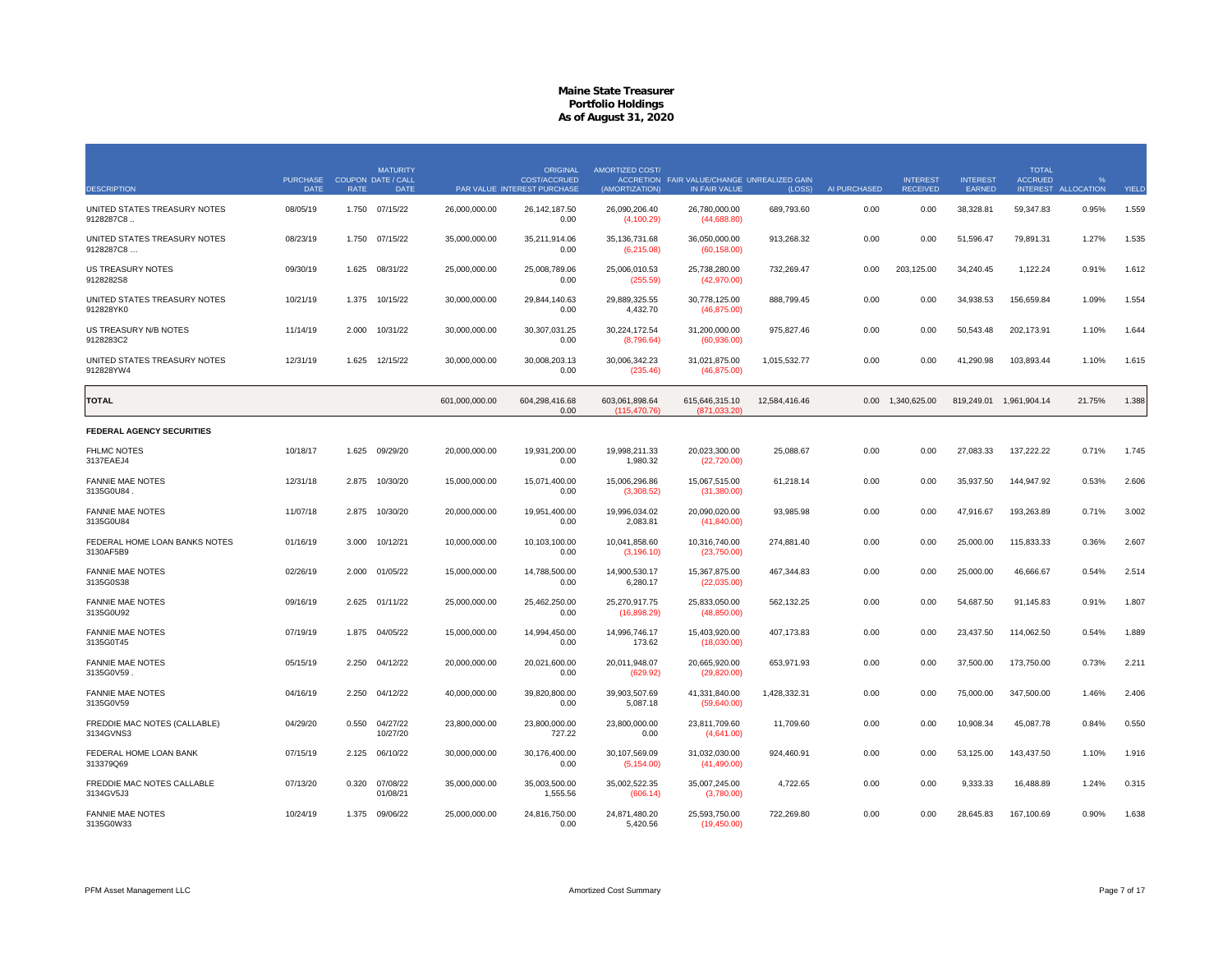| <b>DESCRIPTION</b>                          | <b>PURCHASE</b><br><b>DATE</b> | <b>RATE</b> | <b>MATURITY</b><br><b>COUPON DATE / CALL</b><br><b>DATE</b> |                  | <b>ORIGINAL</b><br><b>COST/ACCRUED</b><br>PAR VALUE INTEREST PURCHASE | <b>AMORTIZED COST/</b><br>(AMORTIZATION) | ACCRETION FAIR VALUE/CHANGE UNREALIZED GAIN<br>IN FAIR VALUE | (LOSS)        | AI PURCHASED | <b>INTEREST</b><br><b>RECEIVED</b>                | <b>INTEREST</b><br>EARNED | <b>TOTAL</b><br><b>ACCRUED</b> | $O_{\alpha}$<br>INTEREST ALLOCATION | YIELD |
|---------------------------------------------|--------------------------------|-------------|-------------------------------------------------------------|------------------|-----------------------------------------------------------------------|------------------------------------------|--------------------------------------------------------------|---------------|--------------|---------------------------------------------------|---------------------------|--------------------------------|-------------------------------------|-------|
| <b>FANNIE MAE NOTES</b><br>3135G0W33.       | 10/29/19                       |             | 1.375 09/06/22                                              | 10,000,000.00    | 9,912,800.00<br>0.00                                                  | 9,938,550.34<br>2,591.76                 | 10,237,500.00<br>(7,780.00)                                  | 298,949.66    | 0.00         | 0.00                                              | 11,458.33                 | 66,840.28                      | 0.36%                               | 1.689 |
| FREDDIE MAC NOTES (CALLABLE)<br>3134GV6H6   | 07/21/20                       | 0.320       | 10/20/22<br>07/20/21                                        | 35,000,000.00    | 34,993,000.00<br>311.11                                               | 34,993,358.10<br>264.31                  | 35,025,900.00<br>7.105.00                                    | 32,541.90     | 0.00         | 0.00                                              | 9,333.34                  | 12,755.56                      | 1.24%                               | 0.329 |
| FREDDIE MAC NOTES (CALLABLE)<br>3134GV6H6   | 07/28/20                       | 0.320       | 10/20/22<br>07/20/21                                        | 35,000,000.00    | 35,000,000.00<br>2,488.89                                             | 35,000,000.00<br>0.00                    | 35,025,900.00<br>7,105.00                                    | 25,900.00     | 0.00         | 0.00                                              | 9,333.34                  | 12,755.56                      | 1.24%                               | 0.320 |
| <b>FREDDIE MAC NOTES</b><br>3137EAEQ8       | 04/29/20                       | 0.375       | 04/20/23                                                    | 13,750,000.00    | 13,720,437.50<br>1,289.06                                             | 13.723.840.18<br>843.86                  | 13.805.440.00<br>(2,310.00)                                  | 81.599.82     | 0.00         | 0.00                                              | 4,296.87                  | 18,763.02                      | 0.49%                               | 0.448 |
| FANNIE MAE NOTES (CALLABLE)<br>3136G4VE0    | 04/29/20                       | 0.550       | 04/27/23<br>04/27/21                                        | 10,750,000.00    | 10,750,000.00<br>328.47                                               | 10,750,000.00<br>0.00                    | 10,765,426.25<br>(322.50)                                    | 15.426.25     | 0.00         | 0.00                                              | 4,927.09                  | 20,365.28                      | 0.38%                               | 0.550 |
| FANNIE MAE NOTES (CALLABLE)<br>3135G05B5    | 07/06/20                       | 0.450       | 06/30/23<br>06/30/21                                        | 35,000,000.00    | 34,998,250.00<br>2,625.00                                             | 34,998,341.60<br>49.82                   | 35,032,690.00<br>3,395.00                                    | 34,348.40     | 0.00         | 0.00                                              | 13,125.00                 | 26,687.50                      | 1.24%                               | 0.452 |
| <b>FANNIE MAE NOTES</b><br>3135G05G4        | 07/28/20                       | 0.250       | 07/10/23                                                    | 35,000,000.00    | 34,949,250.00<br>4,375.00                                             | 34,950,899.26<br>1,460.77                | 35,018,410.00<br>(2,380.00)                                  | 67,510.74     | 0.00         | 0.00                                              | 7,291.66                  | 12,395.83                      | 1.24%                               | 0.299 |
| FANNIE MAE NOTES (CALLABLE)<br>3136G4D26    | 07/28/20                       | 0.400       | 07/28/23<br>07/28/21                                        | 30,000,000.00    | 30,000,000.00<br>0.00                                                 | 30,000,000.00<br>0.00                    | 30,024,120.00<br>4.170.00                                    | 24,120.00     | 0.00         | 0.00                                              | 10,000.00                 | 11,000.00                      | 1.06%                               | 0.400 |
| FANNIE MAE NOTES (CALLABLE)<br>3135G05R0    | 08/12/20                       | 0.300       | 08/10/23<br>08/10/22                                        | 50,000,000.00    | 49,906,000.00<br>833.33                                               | 49,907,720.04<br>1,720.04                | 49,936,250.00<br>30,250.00                                   | 28,529.96     | (833.33)     | 0.00                                              | 7,916.67                  | 8,750.00                       | 1.76%                               | 0.363 |
| FANNIE MAE NOTES (CALLABLE)<br>3135G05V1    | 08/21/20                       | 0.360       | 08/18/23<br>02/18/22                                        | 10,000,000.00    | 10,000,000.00<br>300.00                                               | 10.000.000.00<br>0.00                    | 9,997,020.00<br>(2,980.00)                                   | (2,980.00)    | (300.00)     | 0.00                                              | 1,000.00                  | 1,300.00                       | 0.35%                               | 0.360 |
| FANNIE MAE NOTES (CALLABLE)<br>3135G05V1.   | 08/21/20                       | 0.360       | 08/18/23<br>02/18/22                                        | 50,000,000.00    | 50,000,000.00<br>1,500.00                                             | 50,000,000.00<br>0.00                    | 49,985,100.00<br>(14,900.00)                                 | (14,900.00)   | (1,500.00)   | 0.00                                              | 5,000.00                  | 6,500.00                       | 1.77%                               | 0.360 |
| <b>TOTAL</b>                                |                                |             |                                                             | 608,300,000.00   | 608,171,087.50<br>16.333.64                                           | 608,170,331.82<br>(1.836.75)             | 614,398,670.85<br>(346.073.50)                               | 6,228,339.03  | (2,633.33)   | 0.00                                              |                           | 537,257.30 1,934,620.25        | 21.70%                              | 1.101 |
| <b>CORPORATE NOTES</b>                      |                                |             |                                                             |                  |                                                                       |                                          |                                                              |               |              |                                                   |                           |                                |                                     |       |
| MICROSOFT CORP (CALLABLE) NOTE<br>594918BW3 | 02/06/20                       | 2.400       | 02/06/22<br>01/06/22                                        | 10,000,000.00    | 10,156,600.00<br>0.00                                                 | 10,110,067.43<br>(6,935.14)              | 10,292,010.00<br>(19,570.00)                                 | 181,942.57    | 0.00         | 120,000.00                                        | 20,000.00                 | 16,666.67                      | 0.36%                               | 1.601 |
| JOHNSON & JOHNSON CORP NOTES<br>478160CD4   | 03/08/19                       | 2.250       | 03/03/22                                                    | 16,893,000.00    | 16,680,992.85<br>0.00                                                 | 16,786,510.62<br>6,024.04                | 17,356,239.85<br>(44, 310.34)                                | 569,729.23    | 0.00         | 0.00                                              | 31,674.38                 | 187,934.63                     | 0.61%                               | 2.690 |
| <b>TOTAL</b>                                |                                |             |                                                             | 26,893,000.00    | 26,837,592.85<br>0.00                                                 | 26,896,578.05<br>(911.10)                | 27,648,249.85<br>(63.880.34)                                 | 751,671.80    | 0.00         | 120,000.00                                        | 51,674.38                 | 204,601.30                     | 0.98%                               | 2.285 |
| <b>GRAND TOTAL</b>                          |                                |             |                                                             | 2,809,193,000.00 | 2.812.307.097.03<br>16,333.64                                         | 2,811,128,808.51<br>(118, 218.61)        | 2,830,693,235.80<br>(1,280,987.04)                           | 19,564,427.29 |              | (2,633.33) 1,594,208.70 1,900,497.50 9,064,635.58 |                           |                                | 100.00%                             | 0.758 |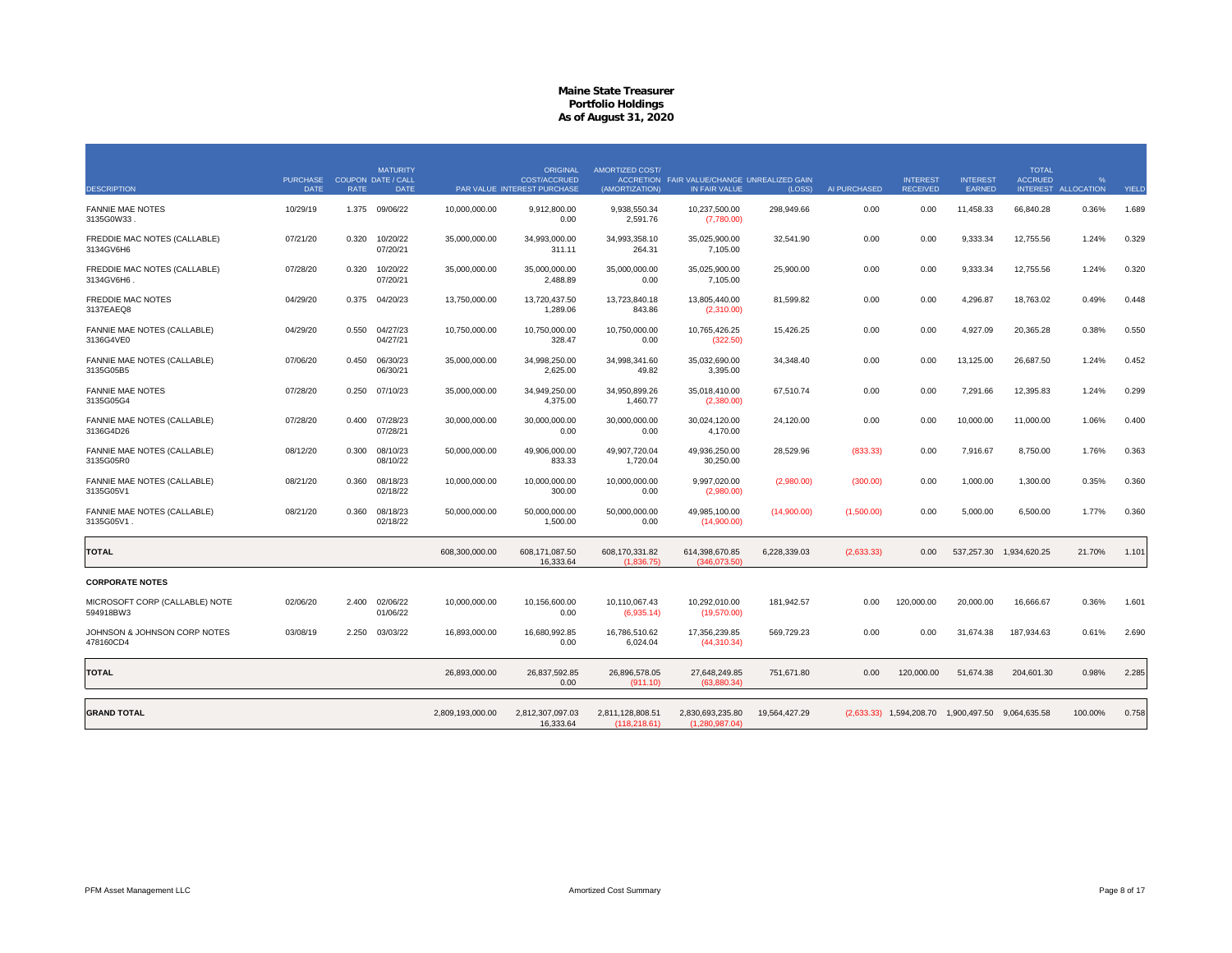|                                |                             |             |                              |                                |                  |                 |                                 |                             |                 |                                                   |                           |             | <b>WEIGHTED</b><br><b>AVERAGE</b><br><b>EFFECTIVE</b> |
|--------------------------------|-----------------------------|-------------|------------------------------|--------------------------------|------------------|-----------------|---------------------------------|-----------------------------|-----------------|---------------------------------------------------|---------------------------|-------------|-------------------------------------------------------|
| <b>CUSIP</b>                   |                             | <b>TYPE</b> | <b>COUPON</b><br><b>RATE</b> | <b>MATURITY</b><br><b>DATE</b> | <b>NEXT CALL</b> | DATE S&P RATING | <b>MOODYS'</b><br><b>RATING</b> | PAR VALUE/<br><b>SHARES</b> |                 | ORIGINAL % PORTFOLIO<br><b>COST ORIGINAL COST</b> | MARKET VALUE MARKET VALUE | % PORTFOLIO | <b>DURATION</b><br>(YEARS)                            |
| <b>US TREASURY</b>             |                             |             |                              |                                |                  |                 |                                 |                             |                 |                                                   |                           |             |                                                       |
| 912796TY5                      | UNITED STATES TREASURY BILL |             |                              | 12/31/2020                     |                  | $A-1+$          | $P-1$                           | 50,000,000.00               | 49,967,333.33   | 1.78%                                             | 49,981,515.00             | 1.77%       | 0.34                                                  |
| 912796TY5.                     | UNITED STATES TREASURY BILL |             |                              | 12/31/2020                     |                  | $A - 1 +$       | $P-1$                           | 50,000,000.00               | 49,967,333.33   | 1.78%                                             | 49,981,515.00             | 1.77%       | 0.34                                                  |
| 9128286D7                      | U.S. TREASURY               |             | 2.500                        | 2/28/2021                      |                  | AA+             | Aaa                             | 25,000,000.00               | 25,265,625.00   | 0.90%                                             | 25,292,970.00             | 0.89%       | 0.50                                                  |
| 9128284W7                      | <b>U.S. TREASURY</b>        |             | 2.750                        | 8/15/2021                      |                  | AA+             | Aaa                             | 25,000,000.00               | 25,432,617.19   | 0.90%                                             | 25,621,095.00             | 0.91%       | 0.95                                                  |
| 9128282F6                      | <b>U.S. TREASURY</b>        |             | 1.125                        | 8/31/2021                      |                  | AA+             | Aaa                             | 30,000,000.00               | 29,764,453.13   | 1.06%                                             | 30,290,625.00             | 1.07%       | 1.00                                                  |
| 9128286C9                      | <b>U.S. TREASURY</b>        |             | 2.500                        | 2/15/2022                      |                  | AA+             | Aaa                             | 25,000,000.00               | 25,493,164.06   | 0.91%                                             | 25,855,470.00             | 0.91%       | 1.44                                                  |
| 912828W89                      | <b>U.S. TREASURY</b>        |             | 1.875                        | 3/31/2022                      |                  | AA+             | Aaa                             | 40,000,000.00               | 40,404,687.50   | 1.44%                                             | 41,087,500.00             | 1.45%       | 1.56                                                  |
| 9128286M7                      | <b>U.S. TREASURY</b>        |             | 2.250                        | 4/15/2022                      |                  | AA+             | Aaa                             | 23,000,000.00               | 23,321,640.63   | 0.83%                                             | 23,783,437.50             | 0.84%       | 1.59                                                  |
| 9128286M7                      | <b>U.S. TREASURY</b>        |             | 2.250                        | 4/15/2022                      |                  | AA+             | Aaa                             | 30,000,000.00               | 30,426,562.50   | 1.08%                                             | 31,021,875.00             | 1.10%       | 1.59                                                  |
| 9128286U9                      | <b>U.S. TREASURY</b>        |             | 2.125                        | 5/15/2022                      |                  | AA+             | Aaa                             | 25,000,000.00               | 25,289,062.50   | 0.90%                                             | 25,843,750.00             | 0.91%       | 1.68                                                  |
| 9128286U9.                     | <b>U.S. TREASURY</b>        |             | 2.125                        | 5/15/2022                      |                  | AA+             | Aaa                             | 25,000,000.00               | 25,289,062.50   | 0.90%                                             | 25,843,750.00             | 0.91%       | 1.68                                                  |
| 912828XG0                      | <b>U.S. TREASURY</b>        |             | 2.125                        | 6/30/2022                      |                  | AA+             | Aaa                             | 27,000,000.00               | 27,241,523.44   | 0.97%                                             | 27,974,532.60             | 0.99%       | 1.80                                                  |
| 9128287C8                      | <b>U.S. TREASURY</b>        |             | 1.750                        | 7/15/2022                      |                  | AA+             | Aaa                             | 25,000,000.00               | 24,945,312.50   | 0.89%                                             | 25,750,000.00             | 0.91%       | 1.85                                                  |
| 9128287C8.                     | <b>U.S. TREASURY</b>        |             | 1.750                        | 7/15/2022                      |                  | AA+             | Aaa                             | 25,000,000.00               | 24,967,773.44   | 0.89%                                             | 25,750,000.00             | 0.91%       | 1.85                                                  |
| 9128287C8                      | <b>U.S. TREASURY</b>        |             | 1.750                        | 7/15/2022                      |                  | AA+             | Aaa                             | 26,000,000.00               | 26, 142, 187.50 | 0.93%                                             | 26,780,000.00             | 0.95%       | 1.85                                                  |
| 9128287C8                      | <b>U.S. TREASURY</b>        |             | 1.750                        | 7/15/2022                      |                  | AA+             | Aaa                             | 35,000,000.00               | 35.211.914.06   | 1.25%                                             | 36,050,000.00             | 1.27%       | 1.85                                                  |
| 9128282S8                      | <b>U.S. TREASURY</b>        |             | 1.625                        | 8/31/2022                      |                  | AA+             | Aaa                             | 25,000,000.00               | 25,008,789.06   | 0.89%                                             | 25,738,280.00             | 0.91%       | 1.98                                                  |
| 912828YK0                      | U.S. TREASURY               |             | 1.375                        | 10/15/2022                     |                  | AA+             | Aaa                             | 30,000,000.00               | 29,844,140.63   | 1.06%                                             | 30,778,125.00             | 1.09%       | 2.09                                                  |
| 9128283C2                      | <b>U.S. TREASURY</b>        |             | 2.000                        | 10/31/2022                     |                  | AA+             | Aaa                             | 30,000,000.00               | 30,307,031.25   | 1.08%                                             | 31,200,000.00             | 1.10%       | 2.12                                                  |
| 912828YW4                      | <b>U.S. TREASURY</b>        |             | 1.625                        | 12/15/2022                     |                  | AA+             | Aaa                             | 30,000,000.00               | 30,008,203.13   | 1.07%                                             | 31,021,875.00             | 1.10%       | 2.25                                                  |
|                                |                             |             |                              |                                |                  |                 |                                 |                             |                 |                                                   |                           |             |                                                       |
| <b>ISSUER TOTAL</b>            |                             |             |                              |                                |                  |                 |                                 | 601,000,000.00              | 604.298.416.68  | 21.49%                                            | 615,646,315.10            | 21.75%      | 1.44                                                  |
|                                |                             |             |                              |                                |                  |                 |                                 |                             |                 |                                                   |                           |             |                                                       |
| <b>FIDELITY GOVERNMENT MMF</b> |                             |             |                              |                                |                  |                 |                                 |                             |                 |                                                   |                           |             |                                                       |
|                                | CASH AND CASH EQUIVALENTS   |             |                              | 9/1/2020                       |                  | AAA             | AAA                             | 445,000,000.00              | 445,000,000.00  | 15.82%                                            | 445,000,000.00            | 15.72%      | 0.00                                                  |
| <b>ISSUER TOTAL</b>            |                             |             |                              |                                |                  |                 |                                 | 445,000,000.00              | 445,000,000.00  | 15.82%                                            | 445,000,000.00            | 15.72%      | 0.00                                                  |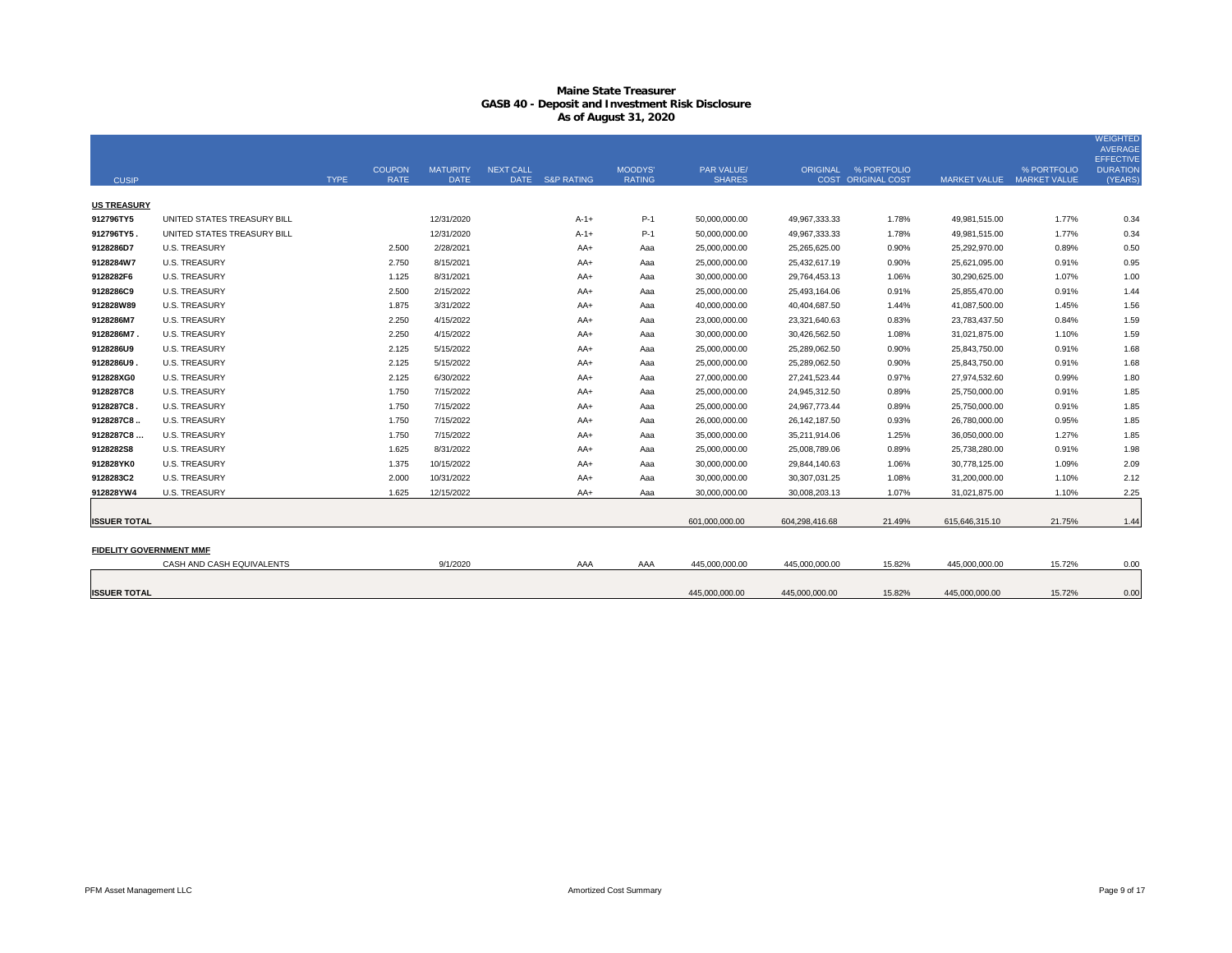|                        |                                              |             |                              |                                |                        |                 |                                |                                |                               |                                            |                                |                | <b>WEIGHTED</b><br><b>AVERAGE</b><br><b>EFFECTIVE</b> |
|------------------------|----------------------------------------------|-------------|------------------------------|--------------------------------|------------------------|-----------------|--------------------------------|--------------------------------|-------------------------------|--------------------------------------------|--------------------------------|----------------|-------------------------------------------------------|
| <b>CUSIP</b>           |                                              | <b>TYPE</b> | <b>COUPON</b><br><b>RATE</b> | <b>MATURITY</b><br><b>DATE</b> | <b>NEXT CALL</b>       | DATE S&P RATING | <b>MOODYS</b><br><b>RATING</b> | PAR VALUE/<br><b>SHARES</b>    |                               | ORIGINAL % PORTFOLIO<br>COST ORIGINAL COST | MARKET VALUE MARKET VALUE      | % PORTFOLIO    | <b>DURATION</b><br>(YEARS                             |
| <b>FNMA</b>            |                                              |             |                              |                                |                        |                 |                                |                                |                               |                                            |                                |                |                                                       |
| 3135G0U84              | U.S. INSTRUMENTALITY                         |             | 2.875                        | 10/30/2020                     |                        | AA+             | Aaa                            | 15,000,000.00                  | 15,071,400.00                 | 0.54%                                      | 15,067,515.00                  | 0.53%          | 0.17                                                  |
| 3135G0U84              | U.S. INSTRUMENTALITY                         |             | 2.875                        | 10/30/2020                     |                        | AA+             | Aaa                            | 20,000,000.00                  | 19,951,400.00                 | 0.71%                                      | 20,090,020.00                  | 0.71%          | 0.17                                                  |
| 3135G0S38              | U.S. INSTRUMENTALITY                         |             | 2.000                        | 1/5/2022                       |                        | AA+             | Aaa                            | 15,000,000.00                  | 14,788,500.00                 | 0.53%                                      | 15,367,875.00                  | 0.54%          | 1.33                                                  |
| 3135G0U92              | U.S. INSTRUMENTALITY                         |             | 2.625                        | 1/11/2022                      |                        | AA+             | Aaa                            | 25,000,000.00                  | 25,462,250.00                 | 0.91%                                      | 25,833,050.00                  | 0.91%          | 1.35                                                  |
| 3135G0T45              | U.S. INSTRUMENTALITY                         |             | 1.875                        | 4/5/2022                       |                        | AA+             | Aaa                            | 15,000,000.00                  | 14,994,450.00                 | 0.53%                                      | 15,403,920.00                  | 0.54%          | 1.57                                                  |
| 3135G0V59.             | U.S. INSTRUMENTALITY                         |             | 2.250                        | 4/12/2022                      |                        | AA+             | Aaa                            | 20,000,000.00                  | 20,021,600.00                 | 0.71%                                      | 20,665,920.00                  | 0.73%          | 1.58                                                  |
| 3135G0V59              | U.S. INSTRUMENTALITY                         |             | 2.250                        | 4/12/2022                      |                        | AA+             | Aaa                            | 40,000,000.00                  | 39,820,800.00                 | 1.42%                                      | 41,331,840.00                  | 1.46%          | 1.58                                                  |
| 3135G0W33              | U.S. INSTRUMENTALITY                         |             | 1.375                        | 9/6/2022                       |                        | AA+             | Aaa                            | 25,000,000.00                  | 24,816,750.00                 | 0.88%                                      | 25,593,750.00                  | 0.90%          | 1.98                                                  |
| 3135G0W33              | U.S. INSTRUMENTALITY                         |             | 1.375                        | 9/6/2022                       |                        | AA+             | Aaa                            | 10,000,000.00                  | 9,912,800.00<br>10,750,000.00 | 0.35%                                      | 10,237,500.00                  | 0.36%          | 1.98                                                  |
| 3136G4VE0<br>3135G05B5 | U.S. INSTRUMENTALITY<br>U.S. INSTRUMENTALITY |             | 0.550<br>0.450               | 4/27/2023<br>6/30/2023         | 4/27/2021<br>6/30/2021 | AA+             | Aaa                            | 10,750,000.00<br>35,000,000.00 | 34,998,250.00                 | 0.38%<br>1.24%                             | 10,765,426.25<br>35,032,690.00 | 0.38%<br>1.24% | 0.66<br>0.83                                          |
| 3135G05G4              | U.S. INSTRUMENTALITY                         |             | 0.250                        | 7/10/2023                      |                        | AA+<br>AA+      | Aaa<br>Aaa                     | 35,000,000.00                  | 34,949,250.00                 | 1.24%                                      | 35,018,410.00                  | 1.24%          | 2.85                                                  |
| 3136G4D26              | U.S. INSTRUMENTALITY                         |             | 0.400                        | 7/28/2023                      | 7/28/2021              | AA+             | Aaa                            | 30,000,000.00                  | 30,000,000.00                 | 1.07%                                      | 30,024,120.00                  | 1.06%          | 2.90                                                  |
| 3135G05R0              | U.S. INSTRUMENTALITY                         |             | 0.300                        | 8/10/2023                      | 8/10/2022              | AA+             | Aaa                            | 50,000,000.00                  | 49,906,000.00                 | 1.77%                                      | 49,936,250.00                  | 1.76%          | 1.94                                                  |
| 3135G05V1              | U.S. INSTRUMENTALITY                         |             | 0.360                        | 8/18/2023                      | 2/18/2022              | AA+             | Aaa                            | 10,000,000.00                  | 10,000,000.00                 | 0.36%                                      | 9,997,020.00                   | 0.35%          | 0.47                                                  |
| 3135G05V1              | U.S. INSTRUMENTALITY                         |             | 0.360                        | 8/18/2023                      | 2/18/2022              | AA+             | Aaa                            | 50,000,000.00                  | 50,000,000.00                 | 1.78%                                      | 49,985,100.00                  | 1.77%          | 0.47                                                  |
|                        |                                              |             |                              |                                |                        |                 |                                |                                |                               |                                            |                                |                |                                                       |
| <b>ISSUER TOTAL</b>    |                                              |             |                              |                                |                        |                 |                                | 405,750,000.00                 | 405,443,450.00                | 14.42%                                     | 410,350,406.25                 | 14.50%         | 1.47                                                  |
| <b>TD BANK</b>         |                                              |             |                              |                                |                        |                 |                                |                                |                               |                                            |                                |                |                                                       |
|                        | CASH AND CASH EQUIVALENTS                    |             |                              | 9/1/2020                       |                        |                 |                                | 250,000,000.00                 | 250,000,000.00                | 8.89%                                      | 250,000,000.00                 | 8.83%          | 0.00                                                  |
| <b>ISSUER TOTAL</b>    |                                              |             |                              |                                |                        |                 |                                | 250,000,000.00                 | 250,000,000.00                | 8.89%                                      | 250,000,000.00                 | 8.83%          | 0.00                                                  |
|                        |                                              |             |                              |                                |                        |                 |                                |                                |                               |                                            |                                |                |                                                       |
| <b>PFM FUNDS</b>       | CASH AND CASH EQUIVALENTS                    |             |                              | 9/1/2020                       |                        |                 |                                | 200.000.000.00                 | 200,000,000.00                | 7.11%                                      | 200,000,000.00                 | 7.07%          | 0.00                                                  |
|                        |                                              |             |                              |                                |                        |                 |                                |                                |                               |                                            |                                |                |                                                       |
| <b>ISSUER TOTAL</b>    |                                              |             |                              |                                |                        |                 |                                | 200,000,000.00                 | 200,000,000.00                | 7.11%                                      | 200,000,000.00                 | 7.07%          | 0.00                                                  |
| <b>FHLMC</b>           |                                              |             |                              |                                |                        |                 |                                |                                |                               |                                            |                                |                |                                                       |
| 3137EAEJ4              | U.S. INSTRUMENTALITY                         |             | 1.625                        | 9/29/2020                      |                        | AA+             | Aaa                            | 20,000,000.00                  | 19,931,200.00                 | 0.71%                                      | 20,023,300.00                  | 0.71%          | 0.08                                                  |
| 3134GVNS3              | U.S. INSTRUMENTALITY                         |             | 0.550                        | 4/27/2022                      | 10/27/2020             | AA+             | Aaa                            | 23,800,000.00                  | 23,800,000.00                 | 0.85%                                      | 23,811,709.60                  | 0.84%          | 0.16                                                  |
| 3134GV5J3              | U.S. INSTRUMENTALITY                         |             | 0.320                        | 7/8/2022                       | 1/8/2021               | AA+             | Aaa                            | 35,000,000.00                  | 35,003,500.00                 | 1.24%                                      | 35,007,245.00                  | 1.24%          | 0.36                                                  |
| 3134GV6H6              | U.S. INSTRUMENTALITY                         |             | 0.320                        | 10/20/2022                     | 7/20/2021              | AA+             | Aaa                            | 35,000,000.00                  | 34,993,000.00                 | 1.24%                                      | 35,025,900.00                  | 1.24%          | 0.89                                                  |
| 3134GV6H6.             | U.S. INSTRUMENTALITY                         |             | 0.320                        | 10/20/2022                     | 7/20/2021              | AA+             | Aaa                            | 35,000,000.00                  | 35,000,000.00                 | 1.24%                                      | 35,025,900.00                  | 1.24%          | 0.89                                                  |
| 3137EAEQ8              | U.S. INSTRUMENTALITY                         |             | 0.375                        | 4/20/2023                      |                        | AA+             | Aaa                            | 13,750,000.00                  | 13,720,437.50                 | 0.49%                                      | 13,805,440.00                  | 0.49%          | 2.62                                                  |
| <b>ISSUER TOTAL</b>    |                                              |             |                              |                                |                        |                 |                                | 162,550,000.00                 | 162,448,137.50                | 5.78%                                      | 162,699,494.60                 | 5.75%          | 0.71                                                  |
|                        |                                              |             |                              |                                |                        |                 |                                |                                |                               |                                            |                                |                |                                                       |
| <b>U.S. BANK MMF</b>   | CASH AND CASH EQUIVALENTS                    |             |                              | 9/1/2020                       |                        |                 |                                | 150,000,000.00                 | 150,000,000.00                | 5.33%                                      | 150,000,000.00                 | 5.30%          | 0.00                                                  |
| <b>ISSUER TOTAL</b>    |                                              |             |                              |                                |                        |                 |                                | 150,000,000.00                 | 150,000,000.00                | 5.33%                                      | 150,000,000.00                 | 5.30%          | 0.00                                                  |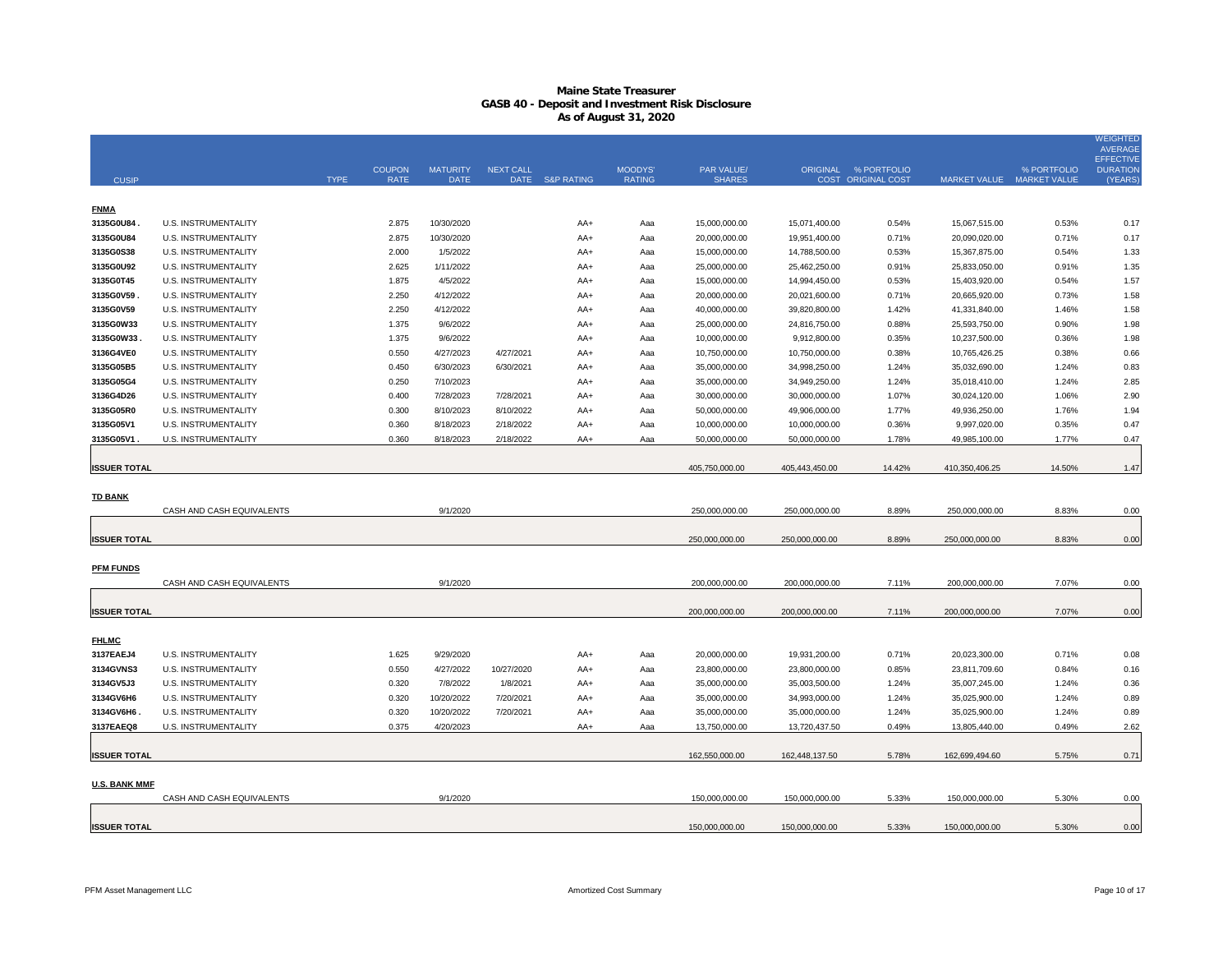|                        |                             |             | <b>COUPON</b> | <b>MATURITY</b> | <b>NEXT CALL</b> |                 | <b>MOODYS'</b> | PAR VALUE/     |                | ORIGINAL % PORTFOLIO |                           | % PORTFOLIO | WEIGHTED<br><b>AVERAGE</b><br><b>EFFECTIVE</b><br><b>DURATION</b> |
|------------------------|-----------------------------|-------------|---------------|-----------------|------------------|-----------------|----------------|----------------|----------------|----------------------|---------------------------|-------------|-------------------------------------------------------------------|
| <b>CUSIP</b>           |                             | <b>TYPE</b> | <b>RATE</b>   | <b>DATE</b>     |                  | DATE S&P RATING | <b>RATING</b>  | <b>SHARES</b>  |                | COST ORIGINAL COST   | MARKET VALUE MARKET VALUE |             | (YEARS                                                            |
|                        |                             |             |               |                 |                  |                 |                |                |                |                      |                           |             |                                                                   |
| <b>CITIZENS BANK</b>   | CASH AND CASH EQUIVALENTS   |             |               | 9/1/2020        |                  |                 |                | 100,000,000.00 | 100,000,000.00 | 3.56%                | 100,000,000.00            | 3.53%       | 0.00                                                              |
|                        |                             |             |               |                 |                  |                 |                |                |                |                      |                           |             |                                                                   |
| <b>ISSUER TOTAL</b>    |                             |             |               |                 |                  |                 |                | 100,000,000.00 | 100,000,000.00 | 3.56%                | 100,000,000.00            | 3.53%       | 0.00                                                              |
| <b>BAR HARBOR</b>      |                             |             |               |                 |                  |                 |                |                |                |                      |                           |             |                                                                   |
|                        | CASH AND CASH EQUIVALENTS   |             |               | 9/1/2020        |                  |                 |                | 44,000,000.00  | 44,000,000.00  | 1.56%                | 44,000,000.00             | 1.55%       | 0.00                                                              |
|                        | CERTIFICATES OF DEPOSIT     |             | 2.330         | 6/12/2021       |                  | <b>NR</b>       | <b>NR</b>      | 50,000,000.00  | 50,000,000.00  | 1.78%                | 50,000,000.00             | 1.77%       | 0.80                                                              |
|                        |                             |             |               |                 |                  |                 |                |                |                |                      |                           |             |                                                                   |
| <b>ISSUER TOTAL</b>    |                             |             |               |                 |                  |                 |                | 94,000,000.00  | 94,000,000.00  | 3.34%                | 94,000,000.00             | 3.32%       | 0.42                                                              |
| PEOPLE'S UNITED BANK   |                             |             |               |                 |                  |                 |                |                |                |                      |                           |             |                                                                   |
|                        | CERTIFICATES OF DEPOSIT     |             | 2.550         | 4/18/2021       |                  | <b>NR</b>       | <b>NR</b>      | 15,000,000.00  | 15,000,000.00  | 0.53%                | 15,000,000.00             | 0.53%       | 0.64                                                              |
|                        | CERTIFICATES OF DEPOSIT     |             | 2.550         | 4/22/2021       |                  | <b>NR</b>       | <b>NR</b>      | 25,000,000.00  | 25,000,000.00  | 0.89%                | 25,000,000.00             | 0.88%       | 0.66                                                              |
|                        | CERTIFICATES OF DEPOSIT     |             | 1.650         | 1/17/2022       |                  | <b>NR</b>       | <b>NR</b>      | 40,000,000.00  | 40,000,000.00  | 1.42%                | 40,000,000.00             | 1.41%       | 1.39                                                              |
|                        |                             |             |               |                 |                  |                 |                |                |                |                      |                           |             |                                                                   |
| <b>ISSUER TOTAL</b>    |                             |             |               |                 |                  |                 |                | 80,000,000.00  | 80,000,000.00  | 2.84%                | 80,000,000.00             | 2.83%       | 1.02                                                              |
| <b>CAMDEN NATIONAL</b> |                             |             |               |                 |                  |                 |                |                |                |                      |                           |             |                                                                   |
|                        | CERTIFICATES OF DEPOSIT     |             | 1.750         | 10/17/2020      |                  | <b>NR</b>       | NR.            | 25,000,000.00  | 25,000,000.00  | 0.89%                | 25,000,000.00             | 0.88%       | 0.13                                                              |
|                        | CERTIFICATES OF DEPOSIT     |             | 1.750         | 1/17/2021       |                  | <b>NR</b>       | <b>NR</b>      | 50,000,000.00  | 50,000,000.00  | 1.78%                | 50,000,000.00             | 1.77%       | 0.39                                                              |
|                        |                             |             |               |                 |                  |                 |                |                |                |                      |                           |             |                                                                   |
| <b>ISSUER TOTAL</b>    |                             |             |               |                 |                  |                 |                | 75,000,000.00  | 75,000,000.00  | 2.67%                | 75,000,000.00             | 2.65%       | 0.30                                                              |
| <b>BANGOR SAVINGS</b>  |                             |             |               |                 |                  |                 |                |                |                |                      |                           |             |                                                                   |
|                        | CASH AND CASH EQUIVALENTS   |             |               | 9/1/2020        |                  |                 |                | 40,000,000.00  | 40,000,000.00  | 1.42%                | 40,000,000.00             | 1.41%       | 0.00                                                              |
|                        | CERTIFICATES OF DEPOSIT     |             | 2.650         | 10/8/2020       |                  | <b>NR</b>       | <b>NR</b>      | 5,000,000.00   | 5,000,000.00   | 0.18%                | 5,000,000.00              | 0.18%       | 0.11                                                              |
|                        | CERTIFICATES OF DEPOSIT     |             | 2.700         | 4/8/2021        |                  | <b>NR</b>       | <b>NR</b>      | 15,000,000.00  | 15,000,000.00  | 0.53%                | 15,000,000.00             | 0.53%       | 0.62                                                              |
| <b>ISSUER TOTAL</b>    |                             |             |               |                 |                  |                 |                | 60,000,000.00  | 60,000,000.00  | 2.13%                | 60,000,000.00             | 2.12%       | 0.16                                                              |
|                        |                             |             |               |                 |                  |                 |                |                |                |                      |                           |             |                                                                   |
| <b>FIRST NATIONAL</b>  |                             |             |               |                 |                  |                 |                |                |                |                      |                           |             |                                                                   |
|                        | CASH AND CASH EQUIVALENTS   |             |               | 9/1/2020        |                  |                 |                | 50,000,000.00  | 50,000,000.00  | 1.78%                | 50,000,000.00             | 1.77%       | 0.00                                                              |
|                        |                             |             |               |                 |                  |                 |                |                |                |                      |                           |             |                                                                   |
| <b>ISSUER TOTAL</b>    |                             |             |               |                 |                  |                 |                | 50,000,000.00  | 50,000,000.00  | 1.78%                | 50,000,000.00             | 1.77%       | 0.00                                                              |
| <u>FHLB</u>            |                             |             |               |                 |                  |                 |                |                |                |                      |                           |             |                                                                   |
| 3130AF5B9              | <b>U.S. INSTRUMENTALITY</b> |             | 3.000         | 10/12/2021      |                  | AA+             | Aaa            | 10,000,000.00  | 10,103,100.00  | 0.36%                | 10,316,740.00             | 0.36%       | 1.09                                                              |
| 313379Q69              | U.S. INSTRUMENTALITY        |             | 2.125         | 6/10/2022       |                  | AA+             | Aaa            | 30,000,000.00  | 30,176,400.00  | 1.07%                | 31,032,030.00             | 1.10%       | 1.75                                                              |
|                        |                             |             |               |                 |                  |                 |                |                |                |                      |                           |             |                                                                   |
| <b>ISSUER TOTAL</b>    |                             |             |               |                 |                  |                 |                | 40,000,000.00  | 40,279,500.00  | 1.43%                | 41,348,770.00             | 1.46%       | 1.58                                                              |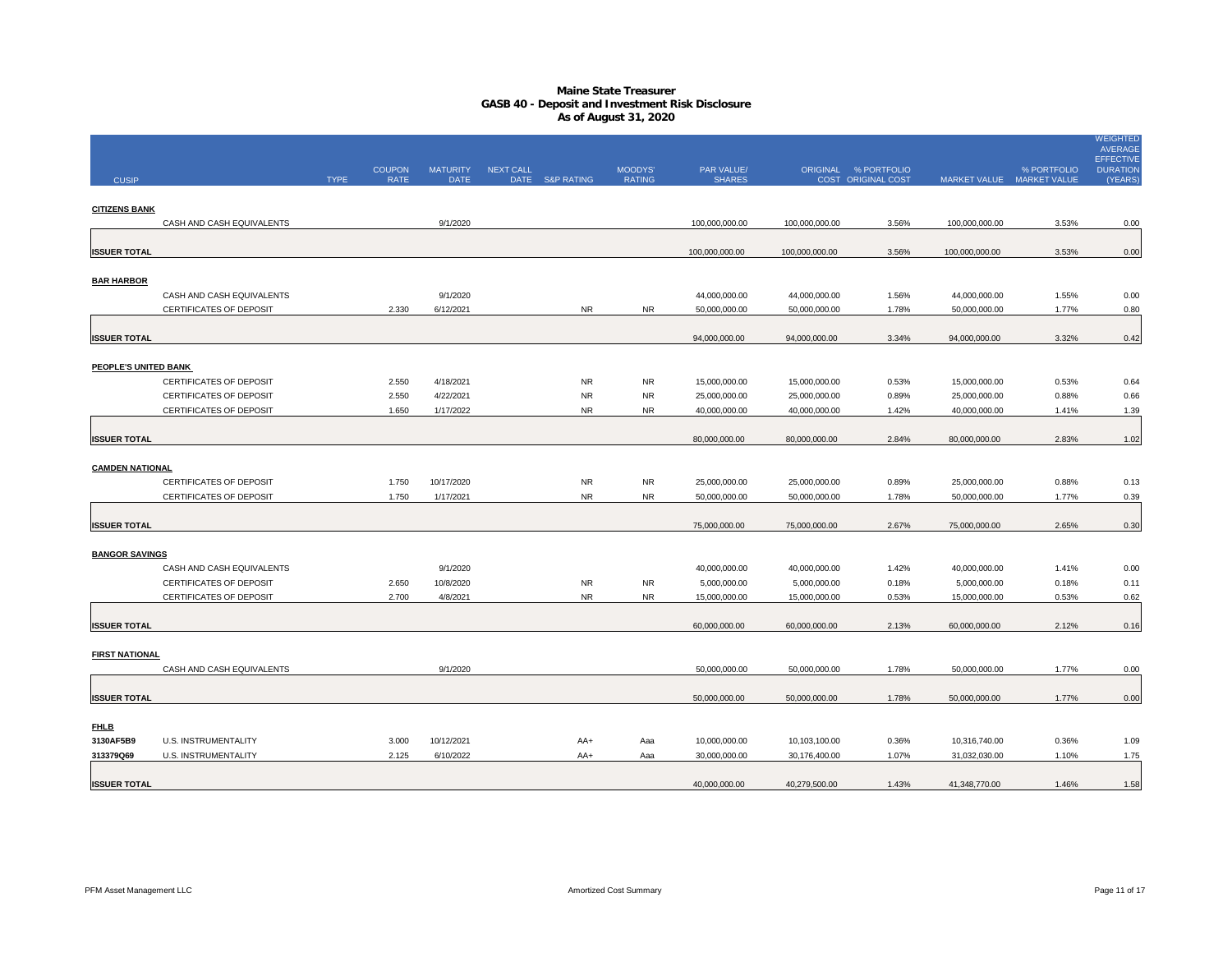|                               |                           |             |               |                 |                  |                 |                |                  |                  |                           |                           |             | WEIGHTED<br>AVERAGE                 |
|-------------------------------|---------------------------|-------------|---------------|-----------------|------------------|-----------------|----------------|------------------|------------------|---------------------------|---------------------------|-------------|-------------------------------------|
|                               |                           |             | <b>COUPON</b> | <b>MATURITY</b> | <b>NEXT CALL</b> |                 | <b>MOODYS'</b> | PAR VALUE/       |                  | ORIGINAL % PORTFOLIO      |                           | % PORTFOLIO | <b>EFFECTIVE</b><br><b>DURATION</b> |
| <b>CUSIP</b>                  |                           | <b>TYPE</b> | <b>RATE</b>   | <b>DATE</b>     |                  | DATE S&P RATING | <b>RATING</b>  | <b>SHARES</b>    |                  | <b>COST ORIGINAL COST</b> | MARKET VALUE MARKET VALUE |             | (YEARS)                             |
| <b>ANDROSCOGGIN</b>           |                           |             |               |                 |                  |                 |                |                  |                  |                           |                           |             |                                     |
|                               | CASH AND CASH EQUIVALENTS |             |               | 9/1/2020        |                  |                 |                | 25,000,000.00    | 25,000,000.00    | 0.89%                     | 25,000,000.00             | 0.88%       | 0.00                                |
|                               |                           |             |               |                 |                  |                 |                |                  |                  |                           |                           |             |                                     |
| <b>ISSUER TOTAL</b>           |                           |             |               |                 |                  |                 |                | 25,000,000.00    | 25,000,000.00    | 0.89%                     | 25,000,000.00             | 0.88%       | 0.00                                |
| <b>NORTHEAST BANK</b>         |                           |             |               |                 |                  |                 |                |                  |                  |                           |                           |             |                                     |
|                               | CASH AND CASH EQUIVALENTS |             |               | 9/1/2020        |                  |                 |                | 25,000,000.00    | 25,000,000.00    | 0.89%                     | 25,000,000.00             | 0.88%       | 0.00                                |
| <b>ISSUER TOTAL</b>           |                           |             |               |                 |                  |                 |                | 25,000,000.00    | 25,000,000.00    | 0.89%                     | 25,000,000.00             | 0.88%       | 0.00                                |
|                               |                           |             |               |                 |                  |                 |                |                  |                  |                           |                           |             |                                     |
| <b>JOHNSON &amp; JOHNSON</b>  |                           |             |               |                 |                  |                 |                |                  |                  |                           |                           |             |                                     |
| 478160CD4                     | CORPORATE                 |             | 2.250         | 3/3/2022        |                  | AAA             | Aaa            | 16,893,000.00    | 16,680,992.85    | 0.59%                     | 17,356,239.85             | 0.61%       | 1.48                                |
|                               |                           |             |               |                 |                  |                 |                |                  |                  | 0.59%                     |                           |             |                                     |
| <b>ISSUER TOTAL</b>           |                           |             |               |                 |                  |                 |                | 16,893,000.00    | 16,680,992.85    |                           | 17,356,239.85             | 0.61%       | 1.48                                |
| <b>BATH SAVINGS</b>           |                           |             |               |                 |                  |                 |                |                  |                  |                           |                           |             |                                     |
|                               | CASH AND CASH EQUIVALENTS |             |               | 9/1/2020        |                  |                 |                | 14,000,000.00    | 14,000,000.00    | 0.50%                     | 14,000,000.00             | 0.49%       | 0.00                                |
| <b>ISSUER TOTAL</b>           |                           |             |               |                 |                  |                 |                | 14,000,000.00    | 14,000,000.00    | 0.50%                     | 14,000,000.00             | 0.49%       | 0.00                                |
|                               |                           |             |               |                 |                  |                 |                |                  |                  |                           |                           |             |                                     |
| <b>MICROSOFT</b>              |                           |             |               |                 |                  |                 |                |                  |                  |                           |                           |             |                                     |
| 594918BW3                     | CORPORATE                 |             | 2.400         | 2/6/2022        | 1/6/2022         | AAA             | Aaa            | 10,000,000.00    | 10,156,600.00    | 0.36%                     | 10,292,010.00             | 0.36%       | 1.33                                |
| <b>ISSUER TOTAL</b>           |                           |             |               |                 |                  |                 |                | 10,000,000.00    | 10,156,600.00    | 0.36%                     | 10,292,010.00             | 0.36%       | 1.33                                |
|                               |                           |             |               |                 |                  |                 |                |                  |                  |                           |                           |             |                                     |
| <b>BIDDEFORD SAVINGS BANK</b> |                           |             |               |                 |                  |                 |                |                  |                  |                           |                           |             |                                     |
|                               | CASH AND CASH EQUIVALENTS |             |               | 9/1/2020        |                  |                 |                | 5,000,000.00     | 5,000,000.00     | 0.18%                     | 5,000,000.00              | 0.18%       | 0.00                                |
| <b>ISSUER TOTAL</b>           |                           |             |               |                 |                  |                 |                | 5,000,000.00     | 5,000,000.00     | 0.18%                     | 5,000,000.00              | 0.18%       | 0.00                                |
|                               |                           |             |               |                 |                  |                 |                |                  |                  |                           |                           |             |                                     |
|                               |                           |             |               |                 |                  |                 |                |                  |                  |                           |                           |             |                                     |
| <b>GRAND TOTAL</b>            |                           |             |               |                 |                  |                 |                | 2,809,193,000.00 | 2,812,307,097.03 | 100.00%                   | 2,830,693,235.80          | 100.00%     |                                     |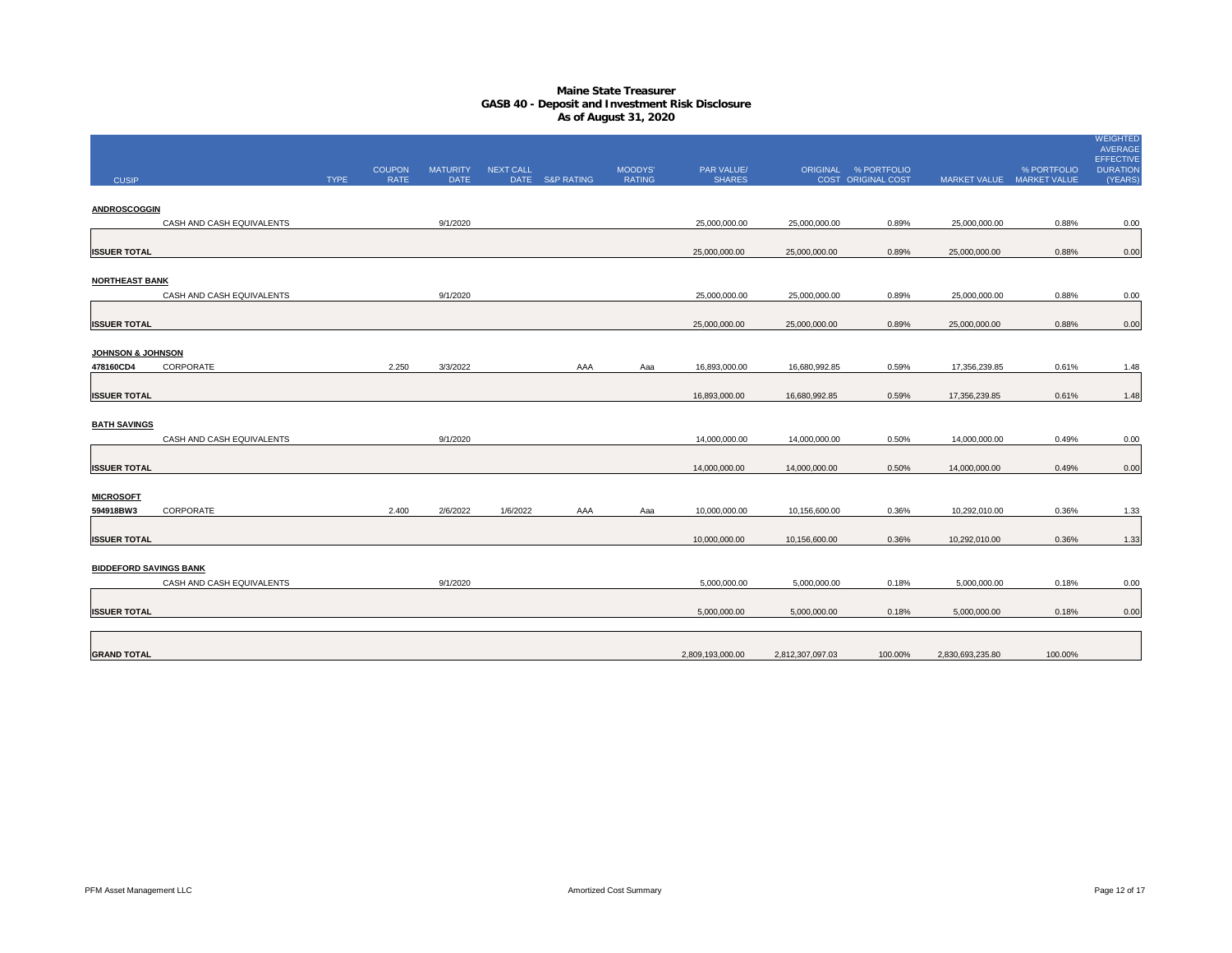# **Maine State Treasurer Securities PurchasedDuring the Month Ended August 31, 2020**

|                                  |                         |             |               |                 |                  |                         |                  |                  | <b>ACCRUED</b><br><b>INTEREST</b> |              |
|----------------------------------|-------------------------|-------------|---------------|-----------------|------------------|-------------------------|------------------|------------------|-----------------------------------|--------------|
| <b>CUSIP</b>                     | <b>ISSUER</b>           | <b>DATE</b> | <b>COUPON</b> | <b>MATURITY</b> | <b>CALL DATE</b> | <b>PAR VALUE/SHARES</b> | <b>UNIT COST</b> | <b>PRINCIPAL</b> | <b>PURCHASED</b>                  | <b>YIELD</b> |
| <b>CASH AND EQUIVALENTS</b>      |                         |             |               |                 |                  |                         |                  |                  |                                   |              |
|                                  | FIDELITY GOVERNMENT MMF | 8/4/2020    | 0.040V        |                 |                  | 93,000,000.00           | 100.00           | 93,000,000.00    | 0.00                              | 0.040V       |
|                                  | FIDELITY GOVERNMENT MMF | 8/5/2020    | 0.040V        |                 |                  | 3,000,000.00            | 100.00           | 3,000,000.00     | 0.00                              | 0.040V       |
|                                  | FIDELITY GOVERNMENT MMF | 8/7/2020    | 0.040V        |                 |                  | 46,000,000.00           | 100.00           | 46,000,000.00    | 0.00                              | 0.040V       |
|                                  | FIDELITY GOVERNMENT MMF | 8/11/2020   | 0.040V        |                 |                  | 12,000,000.00           | 100.00           | 12,000,000.00    | 0.00                              | 0.040V       |
|                                  | FIDELITY GOVERNMENT MMF | 8/14/2020   | 0.040V        |                 |                  | 128,000,000.00          | 100.00           | 128,000,000.00   | 0.00                              | 0.040V       |
|                                  | FIDELITY GOVERNMENT MMF | 8/17/2020   | 0.040V        |                 |                  | 41,000,000.00           | 100.00           | 41,000,000.00    | 0.00                              | 0.040V       |
|                                  | FIDELITY GOVERNMENT MMF | 8/18/2020   | 0.040V        |                 |                  | 31,000,000.00           | 100.00           | 31,000,000.00    | 0.00                              | 0.040V       |
|                                  | FIDELITY GOVERNMENT MMF | 8/19/2020   | 0.040V        |                 |                  | 20,000,000.00           | 100.00           | 20,000,000.00    | 0.00                              | 0.040V       |
|                                  | FIDELITY GOVERNMENT MMF | 8/21/2020   | 0.040V        |                 |                  | 24,000,000.00           | 100.00           | 24,000,000.00    | 0.00                              | 0.040V       |
|                                  | FIDELITY GOVERNMENT MMF | 8/28/2020   | 0.040V        |                 |                  | 22,000,000.00           | 100.00           | 22,000,000.00    | 0.00                              | 0.040V       |
|                                  |                         |             |               |                 |                  |                         |                  |                  |                                   |              |
| <b>TOTAL:</b>                    |                         |             |               |                 |                  | 420,000,000.00          |                  | 420,000,000.00   | 0.00                              |              |
| <b>FEDERAL AGENCY SECURITIES</b> |                         |             |               |                 |                  |                         |                  |                  |                                   |              |
| 3135G05R0                        | <b>FNMA</b>             | 8/12/2020   | 0.300         | 8/10/2023       | 8/10/2022        | 50,000,000.00           | 99.812           | 49,906,000.00    | 833.33                            | 0.36         |
| 3135G05V1                        | <b>FNMA</b>             | 8/21/2020   | 0.360         | 8/18/2023       | 2/18/2022        | 10,000,000.00           | 100.000          | 10,000,000.00    | 300.00                            | 0.36         |
| 3135G05V1.                       | <b>FNMA</b>             | 8/21/2020   | 0.360         | 8/18/2023       | 2/18/2022        | 50,000,000.00           | 100.000          | 50,000,000.00    | 1,500.00                          | 0.36         |
|                                  |                         |             |               |                 |                  |                         |                  |                  |                                   |              |
| <b>TOTAL:</b>                    |                         |             |               |                 |                  | 110,000,000.00          |                  | 109,906,000.00   | 2,633.33                          |              |
|                                  |                         |             |               |                 |                  |                         |                  |                  |                                   |              |
| <b>GRAND TOTAL:</b>              |                         |             |               |                 |                  | 530,000,000.00          |                  | 529,906,000.00   | 2,633.33                          |              |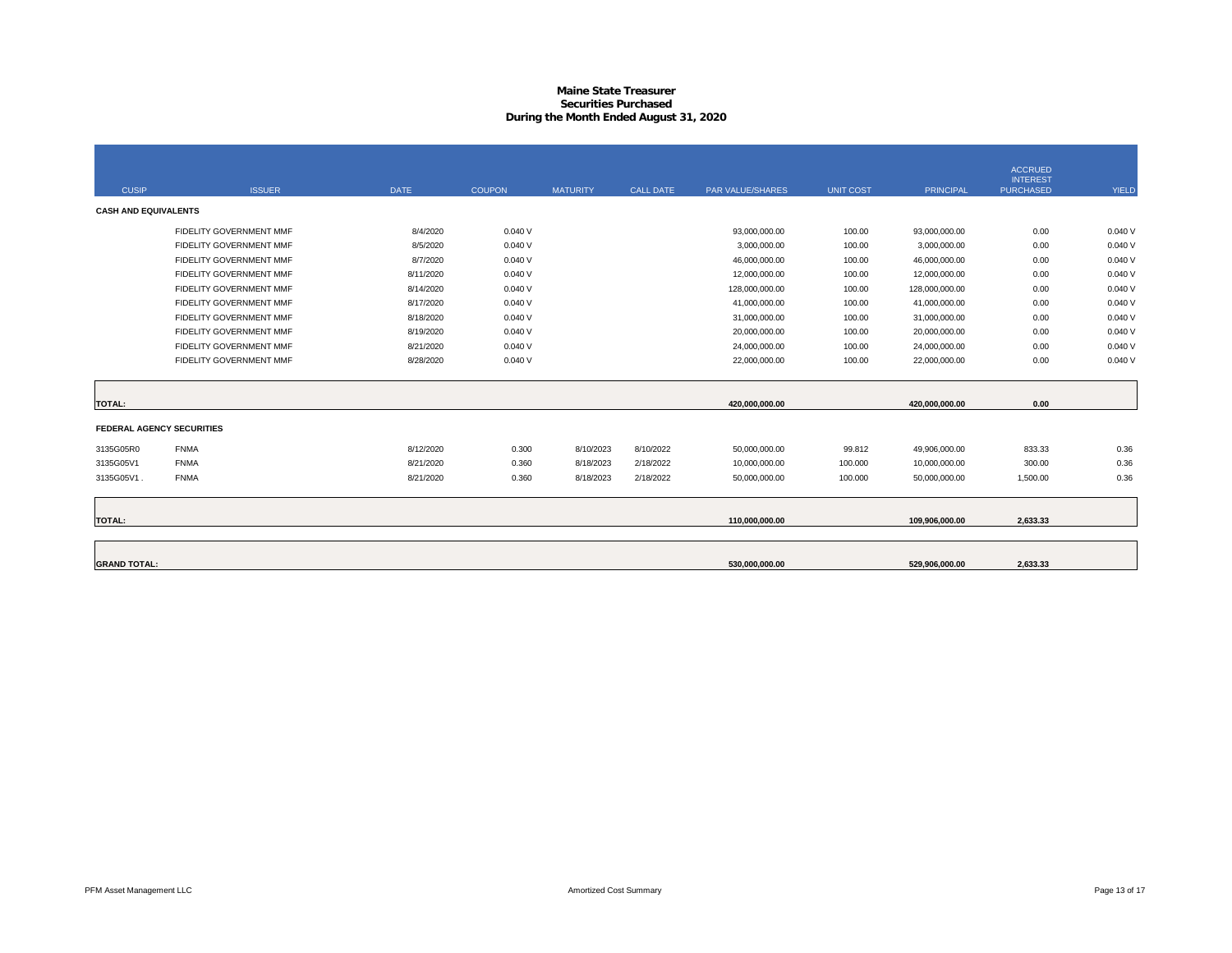# **Maine State Treasurer Securities Sold and MaturedDuring the Month Ended August 31, 2020**

|                     |                                |             |        |                                      |                  |                      | <b>AMORTIZED COST AT</b><br><b>SALE OR MATURITY</b> |              | <b>MARKET VALUE AT</b><br>SALE / SALE OR MATURITY                   |        | <b>ACCRUED</b>                 |                                    |                                  |        |
|---------------------|--------------------------------|-------------|--------|--------------------------------------|------------------|----------------------|-----------------------------------------------------|--------------|---------------------------------------------------------------------|--------|--------------------------------|------------------------------------|----------------------------------|--------|
| <b>CUSIP</b>        | <b>ISSUER</b>                  | <b>DATE</b> |        | <b>MATURITY/</b><br>COUPON CALL DATE | PAR VALUE/SHARES | <b>ORIGINAL COST</b> | (AMORT)                                             | <b>PRICE</b> | ACCRETION / MATURITY CHANGE IN MARKET REALIZED GAIN<br><b>VALUE</b> | (LOSS) | <b>INTEREST</b><br><b>SOLD</b> | <b>INTEREST</b><br><b>RECEIVED</b> | <b>INTEREST</b><br><b>EARNED</b> | YIELD  |
|                     | <b>CASH AND EQUIVALENTS</b>    |             |        |                                      |                  |                      |                                                     |              |                                                                     |        |                                |                                    |                                  |        |
|                     | FIDELITY GOVERNMENT MMF        | 8/3/2020    | 0.040V |                                      | 68,000,000.00    | 68,000,000.00        | 68,000,000.00                                       | 100.00       | 68,000,000.00                                                       | 0.00   | 0.00                           | 0.00                               | 0.00                             | 0.040V |
|                     |                                |             |        |                                      |                  |                      | 0.00                                                |              | 0.00                                                                |        |                                |                                    |                                  |        |
|                     | <b>FIDELITY GOVERNMENT MMF</b> | 8/6/2020    | 0.040V |                                      | 42.000.000.00    | 42,000,000.00        | 42,000,000.00                                       | 100.00       | 42,000,000.00                                                       | 0.00   | 0.00                           | 0.00                               | 0.00                             | 0.040V |
|                     |                                |             |        |                                      |                  |                      | 0.00                                                |              | 0.00                                                                |        |                                |                                    |                                  |        |
|                     | FIDELITY GOVERNMENT MMF        | 8/10/2020   | 0.040V |                                      | 29,000,000.00    | 29,000,000.00        | 29,000,000.00                                       | 100.00       | 29,000,000.00                                                       | 0.00   | 0.00                           | 0.00                               | 0.00                             | 0.040V |
|                     |                                |             |        |                                      |                  |                      | 0.00                                                |              | 0.00                                                                |        |                                |                                    |                                  |        |
|                     | <b>FIDELITY GOVERNMENT MMF</b> | 8/12/2020   | 0.040V |                                      | 46.000.000.00    | 46,000,000.00        | 46,000,000.00                                       | 100.00       | 46,000,000.00                                                       | 0.00   | 0.00                           | 0.00                               | 0.00                             | 0.040V |
|                     |                                |             |        |                                      |                  |                      | 0.00                                                |              | 0.00                                                                |        |                                |                                    |                                  |        |
|                     | FIDELITY GOVERNMENT MMF        | 8/13/2020   | 0.040V |                                      | 81,000,000.00    | 81,000,000.00        | 81,000,000.00                                       | 100.00       | 81,000,000.00                                                       | 0.00   | 0.00                           | 0.00                               | 0.00                             | 0.040V |
|                     |                                |             |        |                                      |                  |                      | 0.00                                                |              | 0.00                                                                |        |                                |                                    |                                  |        |
|                     | <b>MACHIAS SAVINGS</b>         | 8/17/2020   | 0.050V |                                      | 20,000,000.00    | 20,000,000.00        | 20,000,000.00                                       | 100.00       | 20,000,000.00                                                       | 0.00   | 0.00                           | 0.00                               | 0.00                             | 0.050V |
|                     |                                |             |        |                                      |                  |                      | 0.00                                                |              | 0.00                                                                |        |                                |                                    |                                  |        |
|                     | FIDELITY GOVERNMENT MMF        | 8/20/2020   | 0.040V |                                      | 12,000,000.00    | 12,000,000.00        | 12,000,000.00                                       | 100.00       | 12,000,000.00                                                       | 0.00   | 0.00                           | 0.00                               | 0.00                             | 0.040V |
|                     |                                |             |        |                                      |                  |                      | 0.00                                                |              | 0.00                                                                |        |                                |                                    |                                  |        |
|                     | FIDELITY GOVERNMENT MMF        | 8/24/2020   | 0.040V |                                      | 86,000,000.00    | 86,000,000.00        | 86,000,000.00                                       | 100.00       | 86,000,000.00                                                       | 0.00   | 0.00                           | 0.00                               | 0.00                             | 0.040V |
|                     |                                |             |        |                                      |                  |                      | 0.00                                                |              | 0.00                                                                |        |                                |                                    |                                  |        |
|                     | <b>FIDELITY GOVERNMENT MMF</b> | 8/25/2020   | 0.040V |                                      | 72,000,000.00    | 72,000,000.00        | 72,000,000.00                                       | 100.00       | 72,000,000.00                                                       | 0.00   | 0.00                           | 0.00                               | 0.00                             | 0.040V |
|                     |                                |             |        |                                      |                  |                      | 0.00                                                |              | 0.00                                                                |        |                                |                                    |                                  |        |
|                     | FIDELITY GOVERNMENT MMF        | 8/26/2020   | 0.040V |                                      | 22,000,000.00    | 22,000,000.00        | 22,000,000.00                                       | 100.00       | 22,000,000.00                                                       | 0.00   | 0.00                           | 0.00                               | 0.00                             | 0.040V |
|                     |                                |             |        |                                      |                  |                      | 0.00                                                |              | 0.00                                                                |        |                                |                                    |                                  |        |
|                     | FIDELITY GOVERNMENT MMF        | 8/27/2020   | 0.040V |                                      | 43,000,000.00    | 43,000,000.00        | 43,000,000.00                                       | 100.00       | 43,000,000.00                                                       | 0.00   | 0.00                           | 0.00                               | 0.00                             | 0.040V |
|                     |                                |             |        |                                      |                  |                      | 0.00                                                |              | 0.00                                                                |        |                                |                                    |                                  |        |
|                     | FIDELITY GOVERNMENT MMF        | 8/31/2020   | 0.040V |                                      | 28,000,000.00    | 28,000,000.00        | 28,000,000.00                                       | 100.00       | 28,000,000.00                                                       | 0.00   | 0.00                           | 0.00                               | 0.00                             | 0.040V |
|                     |                                |             |        |                                      |                  |                      | 0.00                                                |              | 0.00                                                                |        |                                |                                    |                                  |        |
|                     |                                |             |        |                                      | 549,000,000.00   | 549,000,000.00       | 549,000,000.00                                      |              | 549,000,000.00                                                      | 0.00   | 0.00                           | 0.00                               | 0.00                             |        |
| <b>TOTAL:</b>       |                                |             |        |                                      |                  |                      | 0.00                                                |              | 0.00                                                                |        |                                |                                    |                                  |        |
|                     |                                |             |        |                                      |                  |                      |                                                     |              |                                                                     |        |                                |                                    |                                  |        |
|                     | FEDERAL AGENCY SECURITIES      |             |        |                                      |                  |                      |                                                     |              |                                                                     |        |                                |                                    |                                  |        |
| 3135G0Y49           | <b>FNMA</b>                    | 8/21/2020   | 1.700  | 8/21/2020                            | 10,000,000.00    | 10,001,000.00        | 10,000,000.00                                       | 100.00       | 10,000,000.00                                                       | 0.00   | 0.00                           | 85,000.00                          | 9,444.44                         |        |
|                     |                                |             |        |                                      |                  |                      |                                                     |              |                                                                     |        |                                |                                    |                                  |        |
| 3135G0Y49. FNMA     |                                | 8/21/2020   |        | 1.700 8/21/2020                      | 50,000,000.00    | 50,005,000.00        | (112.99)<br>50,000,000.00                           | 100.00       | (6,930.00)<br>50,000,000.00                                         | 0.00   | 0.00                           | 425,000.00                         | 47,222.23                        |        |
|                     |                                |             |        |                                      |                  |                      | (564.97)                                            |              | (34,650.00)                                                         |        |                                |                                    |                                  |        |
|                     |                                |             |        |                                      |                  |                      |                                                     |              |                                                                     |        |                                |                                    |                                  |        |
|                     |                                |             |        |                                      | 60,000,000.00    | 60,006,000.00        | 60,000,000.00                                       |              | 60,000,000.00                                                       | 0.00   | 0.00                           | 510,000.00                         | 56,666.67                        |        |
| <b>TOTAL:</b>       |                                |             |        |                                      |                  |                      | (677.96)                                            |              | (41,580.00)                                                         |        |                                |                                    |                                  |        |
|                     |                                |             |        | \$                                   |                  |                      |                                                     |              |                                                                     | 0.00   | 0.00                           | 510,000.00                         | 56,666.67                        |        |
| <b>GRAND TOTAL:</b> |                                |             |        |                                      | 609,000,000.00   | 609,006,000.00       | 609,000,000.00                                      |              | 609,000,000.00<br>(41,580.00)                                       |        |                                |                                    |                                  |        |
|                     |                                |             |        |                                      |                  |                      | (677.96)                                            |              |                                                                     |        |                                |                                    |                                  |        |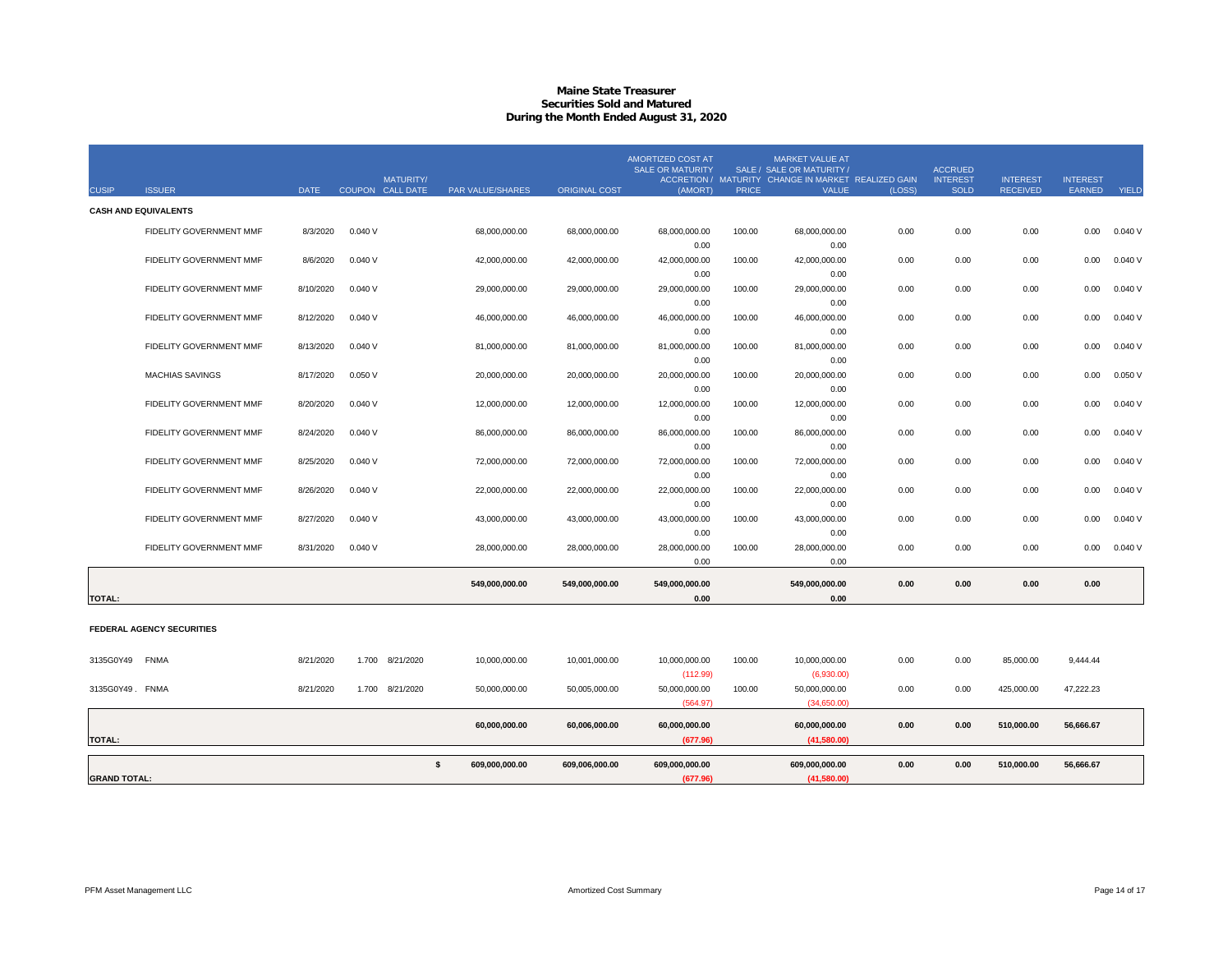#### **Maine State Treasurer Transaction Report For the Month Ended August 31, 2020**

| <b>DATE</b> | <b>CUSIP</b> | <b>TRANSACTION</b> | <b>SECURITY TYPE</b> | <b>DESCRIPTION</b>             | <b>MATURITY</b> | PAR VALUE/SHARES | <b>PRINCIPAL</b> | <b>INTEREST</b> | <b>TRANSACTION TOTAL</b> | <b>BALANCE</b>     |
|-------------|--------------|--------------------|----------------------|--------------------------------|-----------------|------------------|------------------|-----------------|--------------------------|--------------------|
|             |              |                    |                      |                                |                 |                  |                  |                 |                          |                    |
| 8/3/2020    |              | <b>INTEREST</b>    | <b>CASH EQUIV</b>    | FIDELITY GOVERNMENT MMF        |                 | 0.00             | 0.00             | 54,684.00       | 54,684.00                | 54,684.00          |
|             |              | <b>SELL</b>        | <b>CASH EQUIV</b>    | FIDELITY GOVERNMENT MMF        |                 | 68,000,000.00    | 68,000,000.00    | 0.00            | 68,000,000.00            | 68,054,684.00      |
|             |              | <b>INTEREST</b>    | <b>CASH EQUIV</b>    | PFM FUNDS                      |                 | 0.00             | 0.00             | 14,757.44       | 14,757.44                | 68,069,441.44      |
|             |              | <b>INTEREST</b>    | <b>CASH EQUIV</b>    | ANDROSCOGGIN                   |                 | 0.00             | 0.00             | 2,534.25        | 2,534.25                 | 68,071,975.69      |
|             |              | <b>INTEREST</b>    | <b>CASH EQUIV</b>    | <b>BANGOR SAVINGS</b>          |                 | 0.00             | 0.00             | 1,803.28        | 1,803.28                 | 68,073,778.97      |
|             |              | <b>INTEREST</b>    | <b>CASH EQUIV</b>    | <b>BATH SAVINGS</b>            |                 | 0.00             | 0.00             | 1,507.40        | 1,507.40                 | 68,075,286.37      |
|             |              | <b>INTEREST</b>    | <b>CASH EQUIV</b>    | <b>BAR HARBOR</b>              |                 | 0.00             | 0.00             | 3,726.77        | 3,726.77                 | 68,079,013.14      |
|             |              | <b>INTEREST</b>    | <b>CASH EQUIV</b>    | <b>BIDDEFORD SAVINGS BANK</b>  |                 | 0.00             | 0.00             | 509.61          | 509.61                   | 68,079,522.75      |
|             |              | <b>INTEREST</b>    | <b>CASH EQUIV</b>    | <b>CAMDEN NATIONAL</b>         |                 | 0.00             | 0.00             | 1,530.18        | 1,530.18                 | 68,081,052.93      |
|             |              | <b>INTEREST</b>    | <b>CASH EQUIV</b>    | <b>CITIZENS BANK</b>           |                 | 0.00             | 0.00             | 8,469.82        | 8,469.82                 | 68,089,522.75      |
|             |              | <b>INTEREST</b>    | <b>CASH EQUIV</b>    | <b>FIRST NATIONAL</b>          |                 | 0.00             | 0.00             | 2,117.49        | 2,117.49                 | 68,091,640.24      |
|             |              | <b>INTEREST</b>    | <b>CASH EQUIV</b>    | <b>MACHIAS SAVINGS</b>         |                 | 0.00             | 0.00             | 849.33          | 849.33                   | 68,092,489.57      |
|             |              | <b>INTEREST</b>    | <b>CASH EQUIV</b>    | NORTHEAST BANK                 |                 | 0.00             | 0.00             | 2,383.56        | 2,383.56                 | 68,094,873.13      |
|             |              | <b>INTEREST</b>    | <b>CASH EQUIV</b>    | TD BANK                        |                 | 0.00             | 0.00             | 26,775.96       | 26,775.96                | 68,121,649.09      |
|             |              | <b>INTEREST</b>    | <b>CASH EQUIV</b>    | U.S. BANK DDA                  |                 | 0.00             | 0.00             | 11,933.25       | 11,933.25                | 68,133,582.34      |
| 8/4/2020    |              | <b>BUY</b>         | <b>CASH EQUIV</b>    | FIDELITY GOVERNMENT MMF        |                 | 93,000,000.00    | 93,000,000.00    | 0.00            | (93,000,000.00)          | (24,866,417.66)    |
| 8/5/2020    |              | <b>BUY</b>         | <b>CASH EQUIV</b>    | <b>FIDELITY GOVERNMENT MMF</b> |                 | 3,000,000.00     | 3,000,000.00     | 0.00            | (3,000,000.00)           | (27,866,417.66)    |
| 8/6/2020    |              | SELL               | <b>CASH EQUIV</b>    | FIDELITY GOVERNMENT MMF        |                 | 42,000,000.00    | 42,000,000.00    | 0.00            | 42,000,000.00            | 14, 133, 582. 34   |
|             | 594918BW3    | <b>INTEREST</b>    | CORP                 | <b>MICROSOFT</b>               | 2/6/2022        | 0.00             | 0.00             | 120,000.00      | 120,000.00               | 14,253,582.34      |
| 8/7/2020    |              | <b>BUY</b>         | <b>CASH EQUIV</b>    | FIDELITY GOVERNMENT MMF        |                 | 46,000,000.00    | 46,000,000.00    | 0.00            | (46,000,000.00)          | (31,746,417.66)    |
| 8/10/2020   |              | SELL               | <b>CASH EQUIV</b>    | FIDELITY GOVERNMENT MMF        |                 | 29,000,000.00    | 29,000,000.00    | 0.00            | 29,000,000.00            | (2,746,417.66)     |
| 8/11/2020   |              | <b>BUY</b>         | <b>CASH EQUIV</b>    | FIDELITY GOVERNMENT MMF        |                 | 12,000,000.00    | 12,000,000.00    | 0.00            | (12,000,000.00)          | (14,746,417.66)    |
| 8/12/2020   | 3135G05R0    | <b>BUY</b>         | <b>INSTR</b>         | <b>FNMA</b>                    | 8/10/2023       | 49,906,000.00    | 49,906,000.00    | 833.33          | (49,906,833.33)          | (64,653,250.99)    |
|             |              | SELL               | <b>CASH EQUIV</b>    | FIDELITY GOVERNMENT MMF        |                 | 46,000,000.00    | 46,000,000.00    | 0.00            | 46,000,000.00            | (18,653,250.99)    |
| 8/13/2020   |              | SELL               | <b>CASH EQUIV</b>    | FIDELITY GOVERNMENT MMF        |                 | 81,000,000.00    | 81,000,000.00    | 0.00            | 81,000,000.00            | 62,346,749.01      |
| 8/14/2020   |              | <b>BUY</b>         | <b>CASH EQUIV</b>    | FIDELITY GOVERNMENT MMF        |                 | 128,000,000.00   | 128,000,000.00   | 0.00            | (128,000,000.00)         | (65,653,250.99)    |
| 8/15/2020   | 9128284W7    | <b>INTEREST</b>    | <b>UST</b>           | <b>US TREASURY</b>             | 8/15/2021       | 0.00             | 0.00             | 343,750.00      | 343,750.00               | (65,309,500.99)    |
|             | 9128286C9    | <b>INTEREST</b>    | <b>UST</b>           | <b>US TREASURY</b>             | 2/15/2022       | 0.00             | 0.00             | 312,500.00      | 312,500.00               | (64,997,000.99)    |
| 8/17/2020   |              | <b>BUY</b>         | <b>CASH EQUIV</b>    | FIDELITY GOVERNMENT MMF        |                 | 41,000,000.00    | 41,000,000.00    | 0.00            | (41,000,000.00)          | (105, 997, 000.99) |
|             |              | <b>SELL</b>        | <b>CASH EQUIV</b>    | <b>MACHIAS SAVINGS</b>         |                 | 20,000,000.00    | 20,000,000.00    | 0.00            | 20,000,000.00            | (85,997,000.99)    |
| 8/18/2020   |              | <b>BUY</b>         | <b>CASH EQUIV</b>    | FIDELITY GOVERNMENT MMF        |                 | 31,000,000.00    | 31,000,000.00    | 0.00            | (31,000,000.00)          | (116,997,000.99)   |
| 8/19/2020   |              | <b>BUY</b>         | <b>CASH EQUIV</b>    | FIDELITY GOVERNMENT MMF        |                 | 20,000,000.00    | 20,000,000.00    | 0.00            | (20,000,000.00)          | (136,997,000.99)   |
| 8/20/2020   |              | <b>SELL</b>        | <b>CASH EQUIV</b>    | FIDELITY GOVERNMENT MMF        |                 | 12,000,000.00    | 12,000,000.00    | 0.00            | 12,000,000.00            | (124, 997, 000.99) |
| 8/21/2020   | 3135G05V1    | <b>BUY</b>         | <b>INSTR</b>         | <b>FNMA</b>                    | 8/18/2023       | 10,000,000.00    | 10,000,000.00    | 300.00          | (10,000,300.00)          | (134, 997, 300.99) |
|             | 3135G05V1.   | <b>BUY</b>         | <b>INSTR</b>         | <b>FNMA</b>                    | 8/18/2023       | 50,000,000.00    | 50,000,000.00    | 1,500.00        | (50,001,500.00)          | (184,998,800.99)   |
|             | 3135G0Y49    | <b>MATURITY</b>    | <b>INSTR</b>         | <b>FNMA</b>                    | 8/21/2020       | 10,000,000.00    | 10,000,000.00    | 85,000.00       | 10,085,000.00            | (174, 913, 800.99) |
|             | 3135G0Y49    | <b>MATURITY</b>    | <b>INSTR</b>         | <b>FNMA</b>                    | 8/21/2020       | 50,000,000.00    | 50,000,000.00    | 425,000.00      | 50,425,000.00            | (124, 488, 800.99) |
|             |              | <b>BUY</b>         | <b>CASH EQUIV</b>    | FIDELITY GOVERNMENT MMF        |                 | 24,000,000.00    | 24,000,000.00    | 0.00            | (24,000,000.00)          | (148, 488, 800.99) |
| 8/24/2020   |              | <b>SELL</b>        | <b>CASH EQUIV</b>    | FIDELITY GOVERNMENT MMF        |                 | 86,000,000.00    | 86,000,000.00    | 0.00            | 86,000,000.00            | (62, 488, 800.99)  |
| 8/25/2020   |              | <b>SELL</b>        | <b>CASH EQUIV</b>    | FIDELITY GOVERNMENT MMF        |                 | 72,000,000.00    | 72,000,000.00    | 0.00            | 72,000,000.00            | 9,511,199.01       |
| 8/26/2020   |              | <b>SELL</b>        | <b>CASH EQUIV</b>    | FIDELITY GOVERNMENT MMF        |                 | 22,000,000.00    | 22,000,000.00    | 0.00            | 22,000,000.00            | 31,511,199.01      |
| 8/27/2020   |              | <b>SELL</b>        | <b>CASH EQUIV</b>    | FIDELITY GOVERNMENT MMF        |                 | 43,000,000.00    | 43,000,000.00    | 0.00            | 43,000,000.00            | 74,511,199.01      |
| 8/28/2020   |              | <b>BUY</b>         | <b>CASH EQUIV</b>    | FIDELITY GOVERNMENT MMF        |                 | 22,000,000.00    | 22,000,000.00    | 0.00            | (22,000,000.00)          | 52,511,199.01      |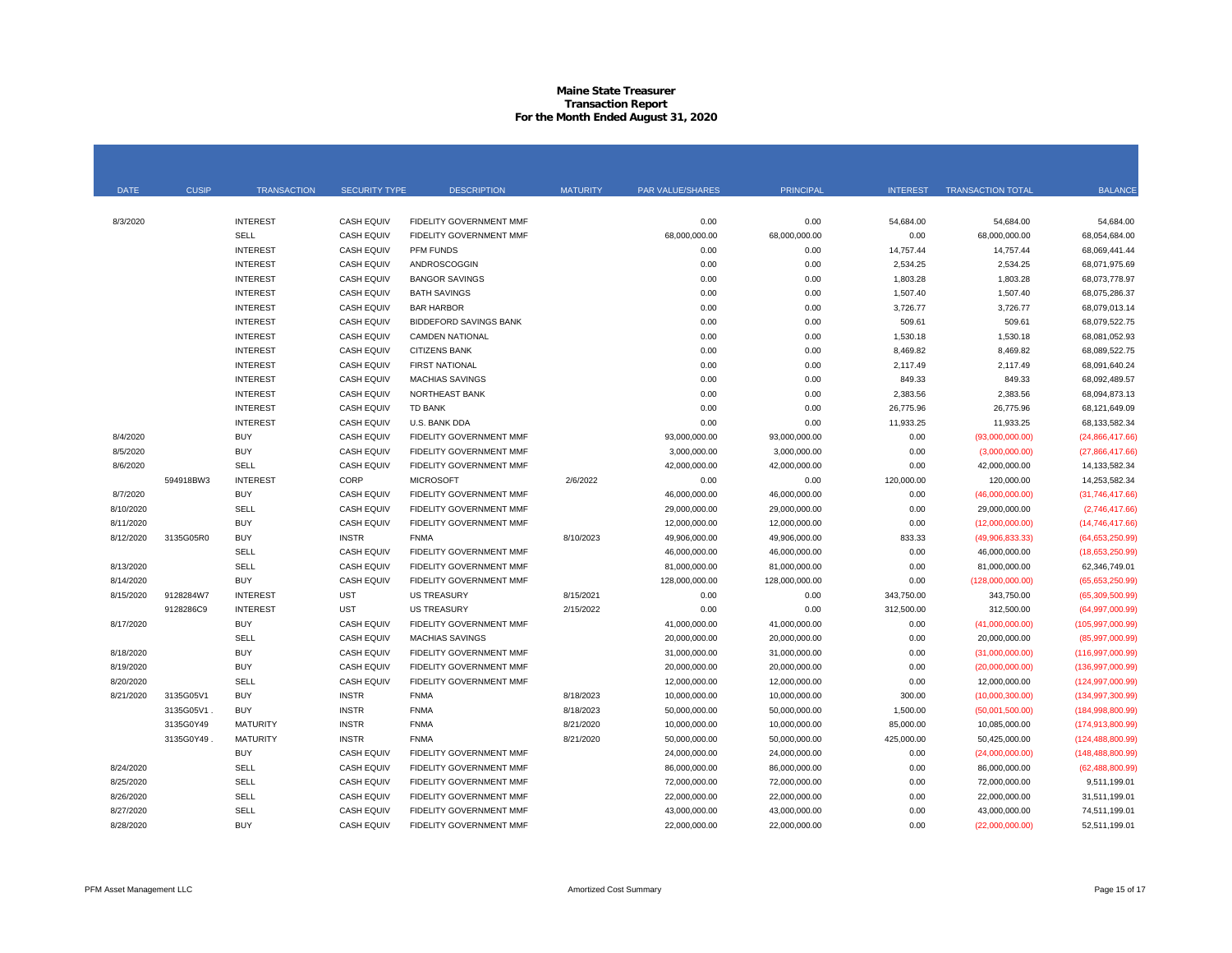### **Maine State Treasurer Transaction Report For the Month Ended August 31, 2020**

| <b>DATE</b>              | <b>CUSIP</b> | <b>TRANSACTION</b> | <b>SECURITY TYPE</b> | <b>DESCRIPTION</b>      | <b>MATURITY</b> | <b>PAR VALUE/SHARES</b> | <b>PRINCIPAL</b> | <b>INTEREST</b> | <b>TRANSACTION TOTAL</b> | <b>BALANCE</b> |
|--------------------------|--------------|--------------------|----------------------|-------------------------|-----------------|-------------------------|------------------|-----------------|--------------------------|----------------|
| 8/31/2020                |              | SELL               | <b>CASH EQUIV</b>    | FIDELITY GOVERNMENT MMF |                 | 28,000,000.00           | 28,000,000.00    | 0.00            | 28,000,000.00            | 80,511,199.01  |
|                          | 9128282F6    | <b>INTEREST</b>    | <b>UST</b>           | <b>US TREASURY</b>      | 8/31/2021       | 0.00                    | 0.00             | 168,750.00      | 168,750.00               | 80,679,949.01  |
|                          | 9128282S8    | <b>INTEREST</b>    | <b>UST</b>           | <b>US TREASURY</b>      | 8/31/2022       | 0.00                    | 0.00             | 203,125.00      | 203,125.00               | 80,883,074.01  |
|                          | 9128286D7    | <b>INTEREST</b>    | <b>UST</b>           | <b>US TREASURY</b>      | 2/28/2021       | 0.00                    | 0.00             | 312,500.00      | 312,500.00               | 81,195,574.01  |
|                          |              | <b>INTEREST</b>    | <b>CASH EQUIV</b>    | <b>MISC INCOME</b>      |                 | 0.00                    | 0.00             | 1.36            | 1.36                     | 81,195,575.37  |
| <b>Net Contributions</b> |              |                    |                      |                         |                 |                         |                  |                 |                          |                |

**Net Withdrawals**

**81,195,575.37**